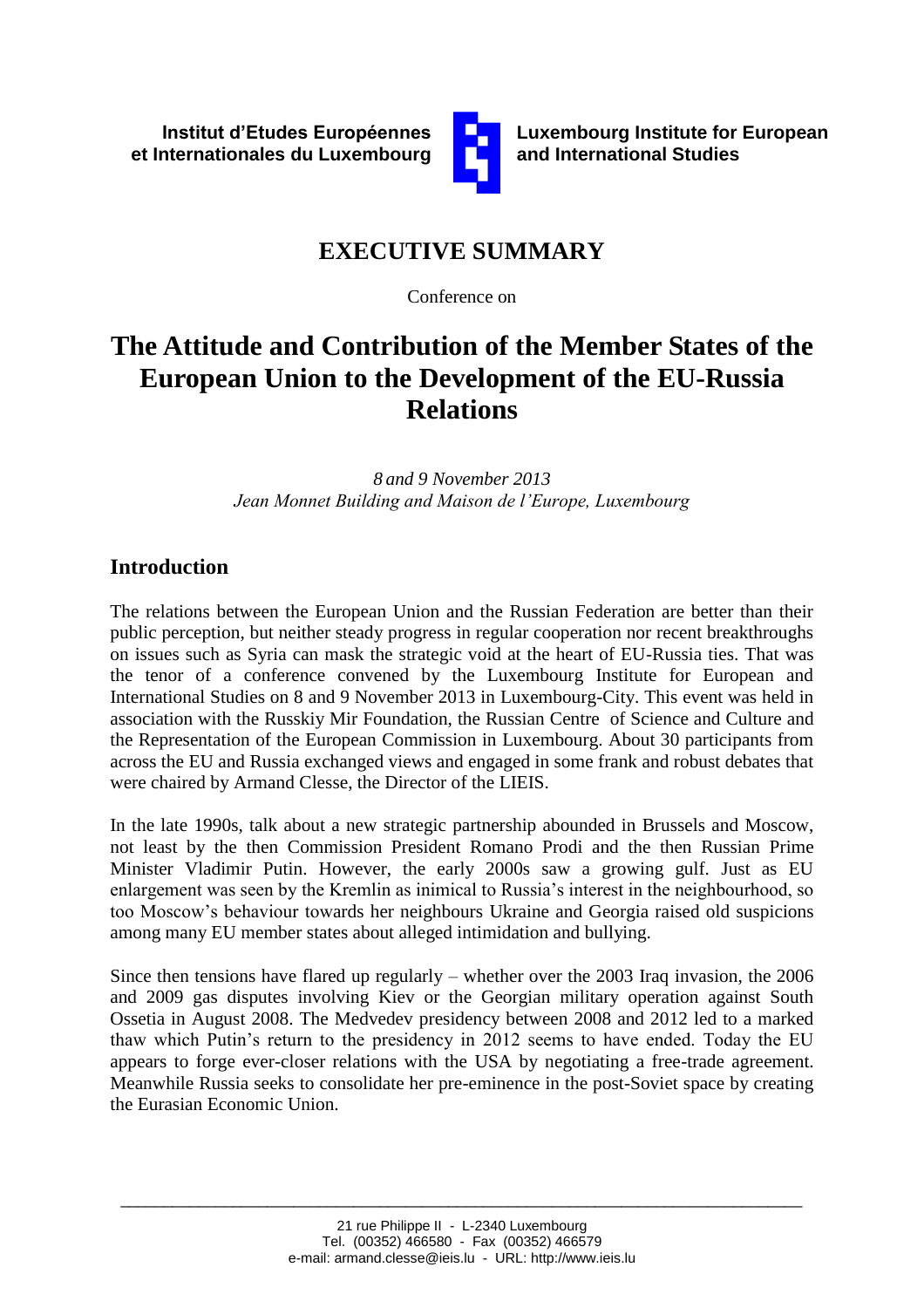#### **I. The context of EU-Russia relations**

At the start of the conference, Georges Bingen, Head of the Representation of the European Commission in Luxembourg, welcomed all the participants and gave a brief overview of EU-Russia relations from the Partnership and Cooperation Agreement in 1997 via the creation of the 4 Common Spaces to the Partnership for Modernisation. Today, the ties are multi-layered and institutional, encompassing not just economic and trade but also technological and scientific cooperation as well as close cultural and educational exchanges. All this bodes well for broadening and deepening cooperation, even if relations between both sides have never been entirely smooth and uncomplicated.

Mark Entin, Ambassador of the Russian Federation to Luxembourg, began his introductory remark by saying that this conference stands in a long tradition of cooperation between Russian and European colleagues and organisations, including the LIEIS and the European Commission. He remarked that the organisers had changed the title of the meeting to reflect the importance of EU member states. First, this captures the importance of links between the 28 EU member states and Russia. Second, it also highlights how membership in the Union provides countries like Luxembourg with significant leverage. Examples include the issue of visa-free travel, which was supported by the private sector, and also restoring direct flights between Moscow and Luxembourg. However, the Ambassador also acknowledged that EU-Russia relations could be better. The trouble is that we are speaking about deepening ties but they lack concrete action. So it is important not just to be more pragmatic but also more efficient and effective. There is a real deepening of bilateral relations at all levels (political, economic and cultural), so now is the time to make progress through significant decisions.

In his short remarks, Armand Clesse, Director of the LIEIS, suggested that things are rapidly changing not just in Luxembourg but also across Europe, especially in the periphery where the current and next generations will almost certainly be worse off than the previous two. In other words, the EU may not be able to live up to its promise of peace and prosperity. Moreover, relations with Central and Eastern Europe, as well as the EU"s neighbours, are evolving, with much more uncertainty and volatility than at any time since 1989/1990. None of this helps ties with Russia.

Laurent Mosar, the (then) President of the Luxembourg Chambre des Députés, said that this would be his last speech as President of the Chambre des Députés. He reported that the Russian community is steadily growing in Luxembourg, both culturally and in terms of economic exchange. His Russian counterpart Sergey Naryshkin, Speaker of the State Duma, visited Luxembourg"s Chambre des Députés earlier that year, as just one example of the many exchanges and bilateral visits that were held at all levels. The Grand-Duchy is a haven for financial investment. For Mosar, Russia is a friend and a partner of Luxemburg, since Moscow has been a major player helping in securing peace and security, such as recently in Syria. He expressed his hope that the EU would step up to the plate. On the issue of democracy and human rights, he said that good friends need to be frank and openly discuss their differences, and that"s what Luxembourg and Russia have done. He concluded by wishing the conference participants fruitful discussions.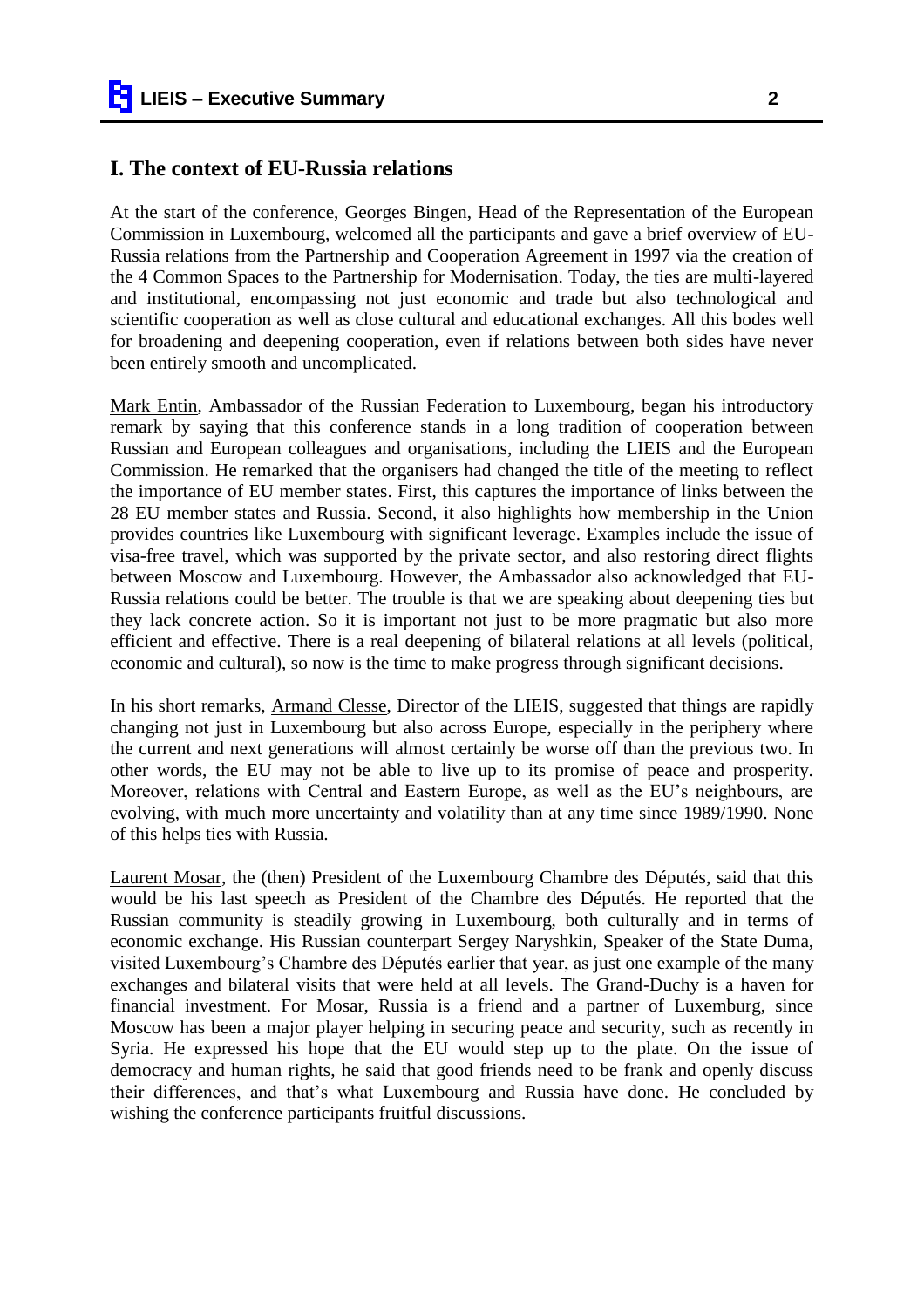## **II. EU Member States and EU-Russia relations: lessons from past failures for future success**

The first session of the conference focused on recent relations between the EU and Russia, with a special focus on what both sides can learn from setbacks and failures in order not to repeat the same mistakes but instead progress ahead. Based on two presentations (by Vyacheslav Nikonov and Richard Sakwa), the discussions covered a wide range of issues and offered different perspectives on the reasons for recent failures and on the conditions for future success.

#### *1. Presentations*

Vyacheslav Nikonov, Chairman of the Management Board of the Russkiy Mir Foundation, began his remarks by saying that in Western Europe, Russia is perceived as being outside of the wider European space. This flies in the face of some fundamental facts. Russia is the largest European country, in terms of territory, population and economic size (according to Purchasing Power Parity). Gorbachev's bold vision of a Common European Home has not come true. Today the relationship is neither easy nor linear nor dramatic. Russia is quite relaxed about the EU, even if the reverse is not always true.

It is worth remembering the following facts: Russia is the EU"s third largest trading partner, and the Union of 28 is Russia"s single largest trading partner. The EU is the biggest investor in Russia, with foreign direct investment from Luxembourg especially significant since the Cyprus debacle last year. Within the Union, Russian is spoken as much as Spanish, and it is the preferred destination of Russian tourists.

Historically, bilateral relations were absolutely key for many centuries, but Europe is losing geopolitical importance. We are witnessing the rise of the East and the emergence of a multipolar world. For some time now the EU has been determined to strengthen the Union"s eastern dimension (without Russia), while Russia is increasingly involved in other organisations such as SCO and of course will not join the EU or NATO.

As far as the post-Soviet space is concerned, success is defined for Moscow in terms of how friendly countries are towards Russia and how distant they are from Brussels. Far from being self-serving, this is above all in the interest of the countries themselves. Indeed, EU accession for Ukraine and Georgia would contribute to their economic decline, as it already has done for Bulgaria and Romania since 2007. On the issue of democracy, human rights and LGBT rights, these are just not very high on the agenda of ordinary Russian citizens. Compared with Saudi Arabia or China, Russia is most certainly a democracy, albeit with deficiencies. It is for the Russian people to decide how to evolve.

There are certain continuities since the  $16<sup>th</sup>$  century in relations between Russia and its European partners, which include a measure of distrust, hostility and a lack of mutual understanding. Yet, at the same time, much cooperation is already in place and there is plenty of potential for deepening and broadening ties – from nuclear disarmament to industrial relations, V. Nikonov concluded.

In his presentation, Richard Sakwa, Professor of Russian and European Politics in the School of Politics and International Relations at the University of Kent, said that the immediate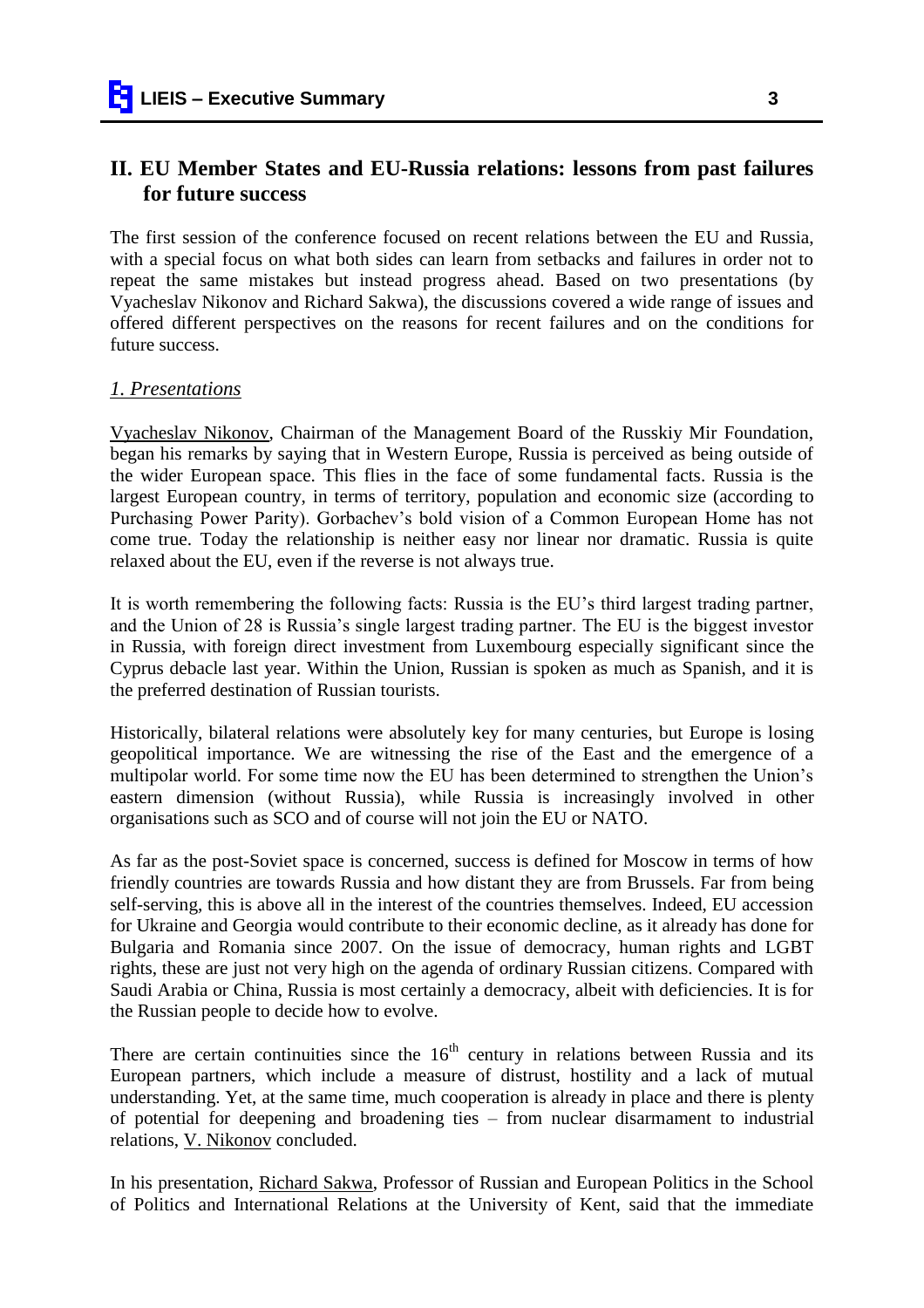context of EU-Russia relations is the forthcoming Vilnius summit and the Union"s eastern partnerships, including the offer to sign association agreements with both Ukraine and Georgia. This, coupled with the ongoing turmoil within the euro area and the EU"s lack of strategic direction, has generated much talk about Europe"s moment of crisis. However, one key etymological meaning of *krisis* is "a moment of reflection". Therefore, both the EU and the rest of Europe should confront the following two fundamental questions: first of all, where are we and, secondly, where are we going?

Referring to V. Nikonov"s point that Moscow is quite relaxed about the EU, R. Sakwa said that being relaxed is good but there is no common basis or vision between the Union and Russia. Overcoming the logic of conflict was our common endeavour, both after 1945 and 1989, but instead the EU is reproducing conflict, perpetuating new forms of contestation with Russia within their shared neighbourhood. How so? The Union is now becoming postnormative, i.e. the very principles on which EU was established are changing. Indeed, the Union"s very normative basis is becoming the instrument of contestation and conflict, e.g. the language of democracy and human rights as part of civilisational tensions with Russia and other countries.

In this light, it is possible to distinguish two models of politics: first, axiological politics and, secondly, dialogical politics. Axiological politics refers to a model of politics whereby we know what"s best for us and for others. It consists in dictating homogenous standards or values to others. By contrast, dialogical politics concerns genuine, mutual understanding and a great deal of listening to others. The EU and Russia need a dialogical politics that makes space for particularity and political subjectivity, so that people and countries can recover a sense of agency and the ability to shape the future, not follow it. However, the trouble is that the EU is no longer seen as an honest broker.

## *2. Discussion*

The discussion that followed these two presentations focused on four issues: first, the nature of dialogue and conditions for a dialogical approach to EU-Russia relations; second, the place of the wider Europe in the emerging world (dis)order; third, (new) dividing lines between the Union and Russia; fourth, concrete obstacles to better EU-Russia relations.

On the first issue (dialogue), Christopher Coker, Professor of International Relations at the London School of Economics and Political Science, argued that there is an EU value system, which can be summarised in terms of consensus politics, multiculturalism and detaching social contract from national narratives and thus nations from states. This will further exacerbate the crisis of legitimacy that is engulfing the Union and, in turn, will either lead to disintegration or a great leap forward. Germany will prevail in her determination to deepen EU integration and this will help dialogue with Russia. Dialogical politics is very important. Far from ignoring values, such an approach seeks to reframe the dialogue, insisting on the consistency between values and practices, which would provide the basis for real exchange and cooperation. Geopolitically, the EU and Russia are competitors, e.g. in the eastern neighbourhood. That is why they need a coherent reframing to enable a more useful and constructive exchange, in a non zero-sum game.

For his part, Pasquale Policastro, Professor of Constitutional Law in the Department of Constitutional Law and European Integration at the University of Szczecin, said on dialogue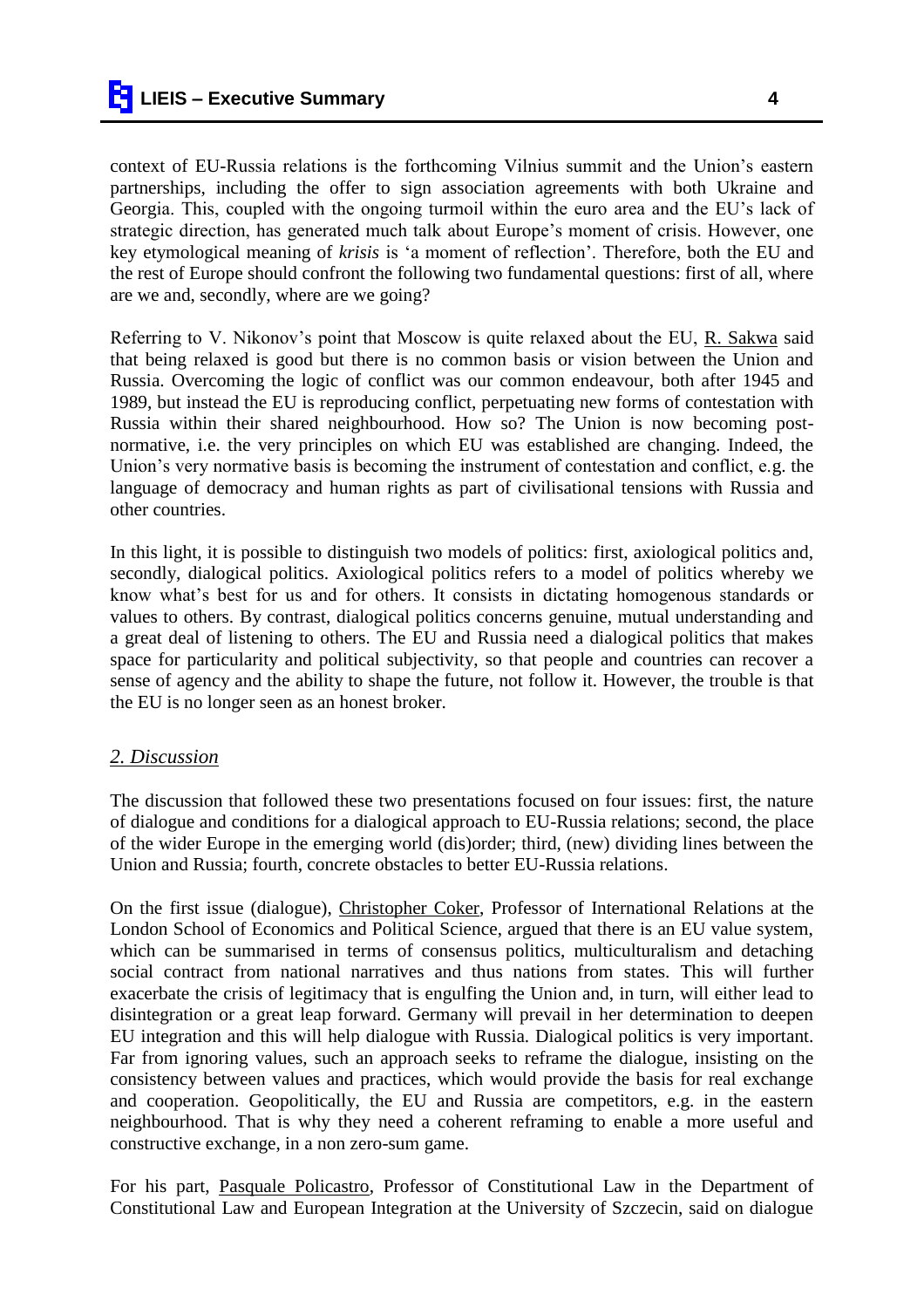that, what we need is not new blocs on both sides, but rather people who have greater facility to understand each other. Dialogue between experts is key but what is missing are the parliaments. Instead of constraining legislation, we need greater parliamentary and civic engagement. Crucially, EU member sates and Russia should encourage and promote the creation of new institutions, such as interregional interdependent institutions.

On the second issue (the role of the wider Europe in the world), Adrian Pabst, Senior Lecturer on Politics in the School of Politics and International Relations at the University of Kent, argued that we live in a post-European world, not a post-Western or post-US world. It is true that the US economic power and political authority have gone down in relative or even absolute terms, but the United States remain the sole military superpower. By contrast, both Russia and the EU are in decline geopolitically and geo-economically. They lack the demographic weight and innovation to compete with the USA or China. Crucially, the centre of international affairs has moved from the Euro-Atlantic to the Asia-Pacific space. Without each other, the Union and the Russian Federation will be increasingly marginal. For these and other reasons, the two have no longer the luxury to go separate ways.

András Balogh, Professor and Head of the Modern World History Department at the Eötvös Lóránd University, suggested that we could not go back to the Cold War era. Russia is obviously part of European history and Europe"s overarching cultural and civilisational space. The question is whether we can go on living while ignoring each other. Russia will not be a member of the EU but the difference between them is not at the level of values. One key issue is that the EU is not a state and that the EU member states are firmly integrated into the Euro-Atlantic architecture. Russia is a nuclear superpower and an independent foreign policy actor, whereas the EU is not. The EU must improve its more important forms of partnership with Russia beyond the current offer, otherwise the relations may by default slip back into Cold War dynamics. Since neither side accepts undue pressure from the other, what is needed is to restore and create trust and confidence.

On the third issue (old and new dividing lines), Heinrich Vogel, former member of the Executive Board of the "Stiftung Wissenschaft und Politik" in Berlin, said that human rights are not the same as LGBT rights, but even accepting some social and cultural differences does not change the fact that it is hard to find a common basis for better EU-Russia relations. Generally speaking, punitive action from Russia's side is not helpful. A purely bilateral approach to circumvent Brussels will not work either because there are divisions among EU members that will block the Union on the issue of relations with Moscow. None of this inspires much trust and cooperation. Linked to this is a loss of trust in the functioning of the international order and institutions. Despite its own problems and bureaucratic inertia, the EU alone is able to set a positive agenda and the first actor to prevail in a non-zero-sum game. What the Union needs is not only soft power but also hard power. Loose talk about a post-European world is unhelpful.

For her part, Olga Potemkina, Head of the Department of European Studies at the Institute of Europe of the Russian Academy of Sciences, recalled that it was Gorbachev who introduced universal values, but soon they were proclaimed by the EU as exclusively European values from which, according to some, Russia is excluded. Meanwhile, at a recent OSCE meeting on free movement and human rights there were no mutual recriminations and accusations, except for very few exceptions. In fact, similar issues related to human rights and gender equality can be observed across the EU and Russia. That is why it is crucial to reframe the EU-Russia relations by placing a greater emphasis on a cooperative approach to human rights.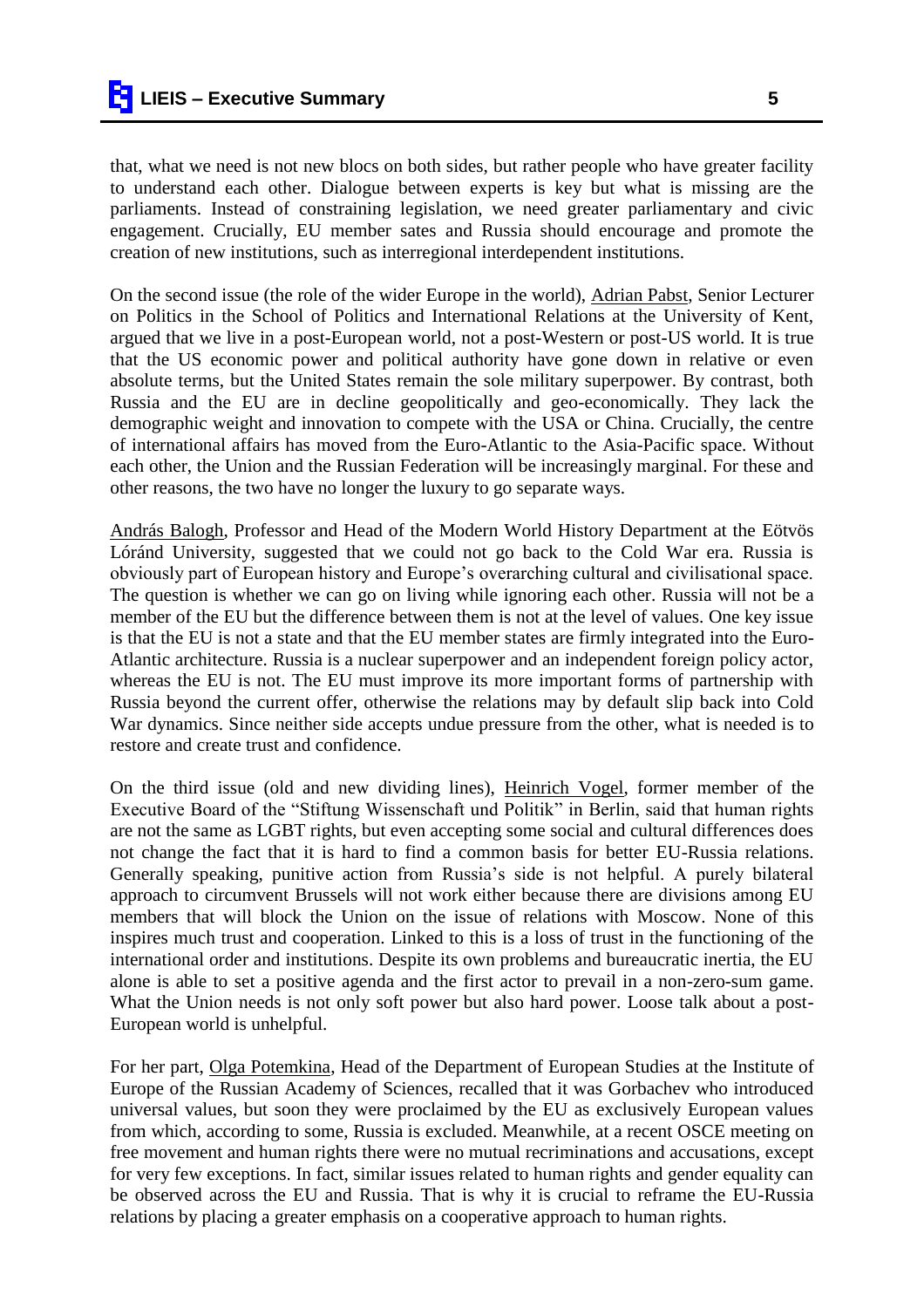Janusz Onyszkiewicz, former Member of the European Parliament, argued that Russia no longer has anything like a global status, except for nuclear weapons. But if you leave aside the US, then, Russia matters far more to the EU than any other country. But does Russia have an integrated approach to the EU? Does Russia behave like a "great power" pushing around smaller powers and playing them against one another? Moscow needs to see the EU as a single entity, not just the sum of its parts. Balance of power is usually a response to a perceived threat. Europe needs a change of philosophy. We must work at the level of the whole EU as well as all the individual member states.

On the fourth issue (obstacles to better EU-Russia relations), Vladislav Maslennikov, Deputy Director at the Department of European Cooperation at the Russian Ministry of Foreign Affairs, contended against H. Vogel that it is not true to say that Russia is bilateralist and ignores Brussels for as long as possible. Russia"s EU representation is the largest embassy compared with all the national embassies in EU member states. Moscow views the EU as a multi-faceted, multi-layered organisation that requires a multi-pronged approach. The Union"s democratic deficit is not just an institutional issue but also one of policy, e.g. the new energy package, freedoms within the common justice space, etc. Russia is not trying to play member states against the EU institutions. It is a question of gaining support on all sides. The principle cannot be the lowest common denominator. For example, the Partnership for Modernisation was first established with the Commission and then with most member states. It is a good example of how to cooperate.

Marc Franco, Former Head of Delegation of the European Commission in Russia, said that EU-Russia relations have for some time now been characterised by a mismatch of perceptions and expectations. The EU expected Russia to evolve towards a Western model of democracy and market economy but instead it has seen a resurgence of authoritarianism, weaker human rights and aggressive nationalism towards its neighbours. For her part, Russia expected the EU to deliver on its promise to develop economic ties, but progress was exceedingly slow – with the split between member states and the EU, which Russia skilfully exploited. In the relations between Russia and the EU, there is in some sense a dichotomy: the EU insists on values and on the alignment of the regulatory framework, whereas the member states promote their economic interests (investment, trade, etc.). Therefore, political issues with Russia tend to be concentrated on the EU, instead of EU member states. Every technical or trade issue tends to become a political problem, in contrast to relations EU-US for example, where trade disputes are handled pragmatically at the level of diplomats and experts.

According to Leonid Grigoryev, Associate Professor at the Faculty of World Economy and International Affairs at the Higher School of Economics, for 10 years Russia lost over 43% of its GDP and especially suffered the consequences of "brain drain" – with the best Russian minds studying and working in Europe and the USA. In the 2000s Russia emerged from a terrible crisis, and today Russian society is in a much better shape than expected. So it makes no sense to say that Russia has not lived up to expectations, on the contrary. In fact, Russian history is so appalling and its horrors are unknown to most Europeans. In short, it is a problem of the elite (media, politics, etc.) and lack of leadership.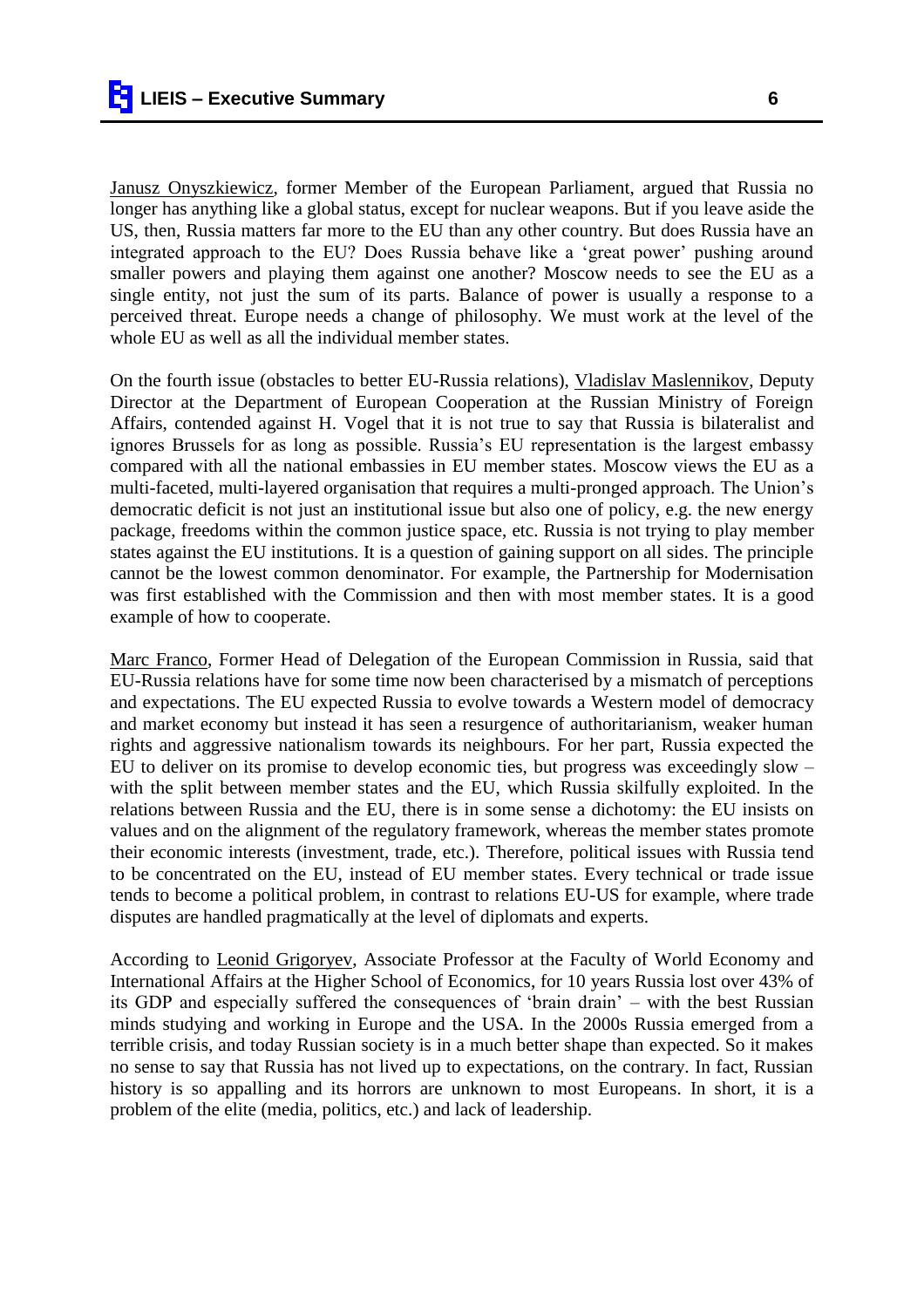#### *3. Responses to comments and questions*

In conclusion of the first session, V. Nikonov repeated his earlier point that Gorbachev's vision never happened and other attempts have failed, yet a new institutional framework is still necessary. The common denominator is, indeed, very low when one considers the EU-Russia summits. Similarly, the Russia-NATO council tends to disagree, whether about the war in South Ossetia or the anti-ballistic missile shield. There is a gap in values, in terms of universalism and all sorts of Western ideologies (communism, nazism, fascism, racism, etc.), which means that the West has no monopoly over universal values or principles. Most worryingly, killing 1 million Iraqis, bombing Libya, keeping Guantanamo Bay open or persecuting whistleblowers are neither very good ideas. The West is not always right, the USA is not a 'shining city on the hill' or a 'beacon of democracy to the nations'. Russia has her own challenges in terms of democracy, but it is not authoritarian. We are equals, V. Nikonov said.

M. Entin intervened to say that we have emphasised problems but not the various success stories. First of all, Russia held the chairmanship of the G20 in 2013 and will chair the G8 in 2014. Among the concrete results (based on working groups and a strong focus on common policies), common action was pursued with the EU against tax havens, on Syria and on pragmatic cooperation in the areas of space exploration, agriculture and standard setting, etc. A new European Studies Institute was created by the Presidential Administration and the European Commission. Much progress was made at the level of the UN on a whole range of issues, such as drugs trafficking. So are the problems in EU-Russia relations linked to lack of knowledge? This does not seem to be true, as there is much mutual information. Rather, it appears to be a problem of lack of trust on questions of responsibility. The EU is a regional power as opposed to a world, global power. But there is a misperception: Russia is seen either, as a continuation of the Soviet Union or of the situation in the 1990s. Therefore we are confronting a gap between real and perceived interests. Concrete cooperation is needed to close this gap. We need to adopt good practices, identify interests, find strategies, develop a culture of cooperation and achieve results.

# **III. Common interests, rival values? Trade, energy and the partnership for modernisation**

The second conference session focused on the tension between interests and values – with a specific emphasis on trade, energy and the Partnership for Modernisation. After L. Grigoryev"s presentation there was a wide-ranging discussion of various issues, including reforms and the need for diversification.

## *1. Presentation*

In his presentation, L. Grigoryev briefly sketched the context of Europe's economic situation before analysing the issue of energy. Following the deep recession in Europe, including the unresolved eurozone crisis, the European continent is not really moving towards a green economy. This is not the result of abnormal price fluctuations but rather the outcome of political choices. First of all, the gas-to-coal switch is real and happening around Europe. Secondly, solar and wind power are inherently limited because of weather conditions, so a huge reserve capacity is needed to make them viable. This will always affect countries such as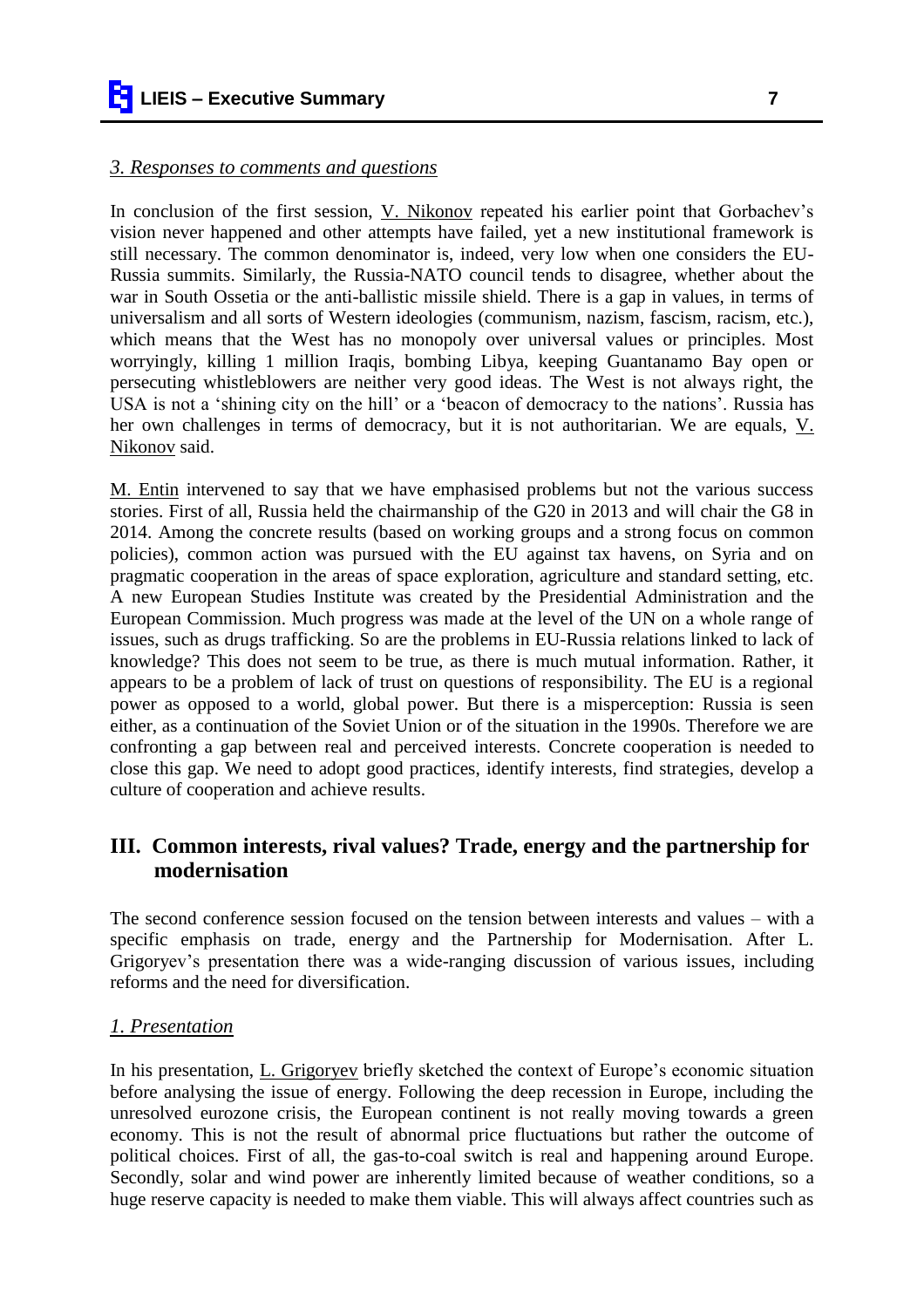Germany, which have promised a move away from fossil fuels and the carbon economy. Third, 'fracking' and the so-called shale gas revolution are proceeding apace in the USA but not necessarily in Europe. It is far too soon to say whether this marks a permanent change.

Based on the projected oil and gas consumption in OECD countries, it is hard to imagine that Western and Central Europe will not need Russian energy supplies. On the contrary, Russian gas will become increasingly, not less, important. Crucially, the EU needs  $\epsilon$ 1 trillion to modernise its energy infrastructure in the next 20-30 years. But the vested interests of energy companies and other structures tend to limit investment. There is some renewable energy in Russia, but it is small and some of it is being exported to Europe. Are not the Europeans doing damage to themselves? Brussels is not always right. The EU may harm the prospect of Europe itself.

#### *2. Responses*

There were three main responses to L. Grigoryev's presentation. First of all, M. Franco argued that giving Gazprom monopoly status is bad for Russia and the rest of the world. It harms the development of gas production in Russia, in particular from independent suppliers. Gazprom is badly managed – because of the lack of competitive pressure, its pricing policy lacks transparency – and it is too close to the interests of the political class. Contrary to Russian perception and accusations, EU legislation is not anti-Gazprom. Competition policy (and its handling of "dominant position") goes back to the Treaty of Rome. In a Common Market a level playing field has to be ensured for all participants. "Unbundling" of major public utilities (including energy) has been ongoing in the process of establishing the Single Market. Since the crises of 2006 and 2009, the EU"s energy policy has moved on quite a bit, *inter alia*, due to the perceived lack of reliability of gas supplies from Russia. It is difficult to understand what Gazprom"s problem really is. Like all companies operating in the EU market, it has to comply with the rules. Moreover, it is doing quite well not only as a supplier but also as an important investor in transport and distribution. That Gazprom cannot own transport networks is normal: no country (and certainly not Russia) would allow foreign interests to control crucial infrastructure.

Second, Nikolai Kaveshnikov, Head of the European Integration Department at the Moscow State Institute for International Relations (MGIMO), contended that Russia talks to both the EU and its member states depending on competence and issue, including in the complex field of energy. There are several myths. One is about values, because the EU is no more committed to competition in agriculture as it is in the energy market. Indeed, 'unbungling' has been applied in very arbitrary ways. There are thus inconsistencies in the Western case. Another myth concerns the cost of gas in Europe. Gas is expensive not because of Gazprom but because of the existing infrastructure and the legal/regulatory regime. For example, Gazprom received only 34% of money paid by EU households in 2009. There is insufficient investment, both in Russia and in the EU. It is true that Gazprom is badly managed but high prices are not Russia"s responsibility. A third myth was that Moscow simply cut off gas to Ukraine and Central European countries. The problem lay with Ukraine"s refusal to pay for gas supplies from Russia. Nord Stream was in large part a response to this transit crisis, paid for not only by Russian, but also by German, Dutch and other investors.

Third, J. Onyszkiewicz suggested that energy is often misunderstood: Europe can extract oil from the North Sea, the Middle East and North Africa. Therefore it does not depend nearly as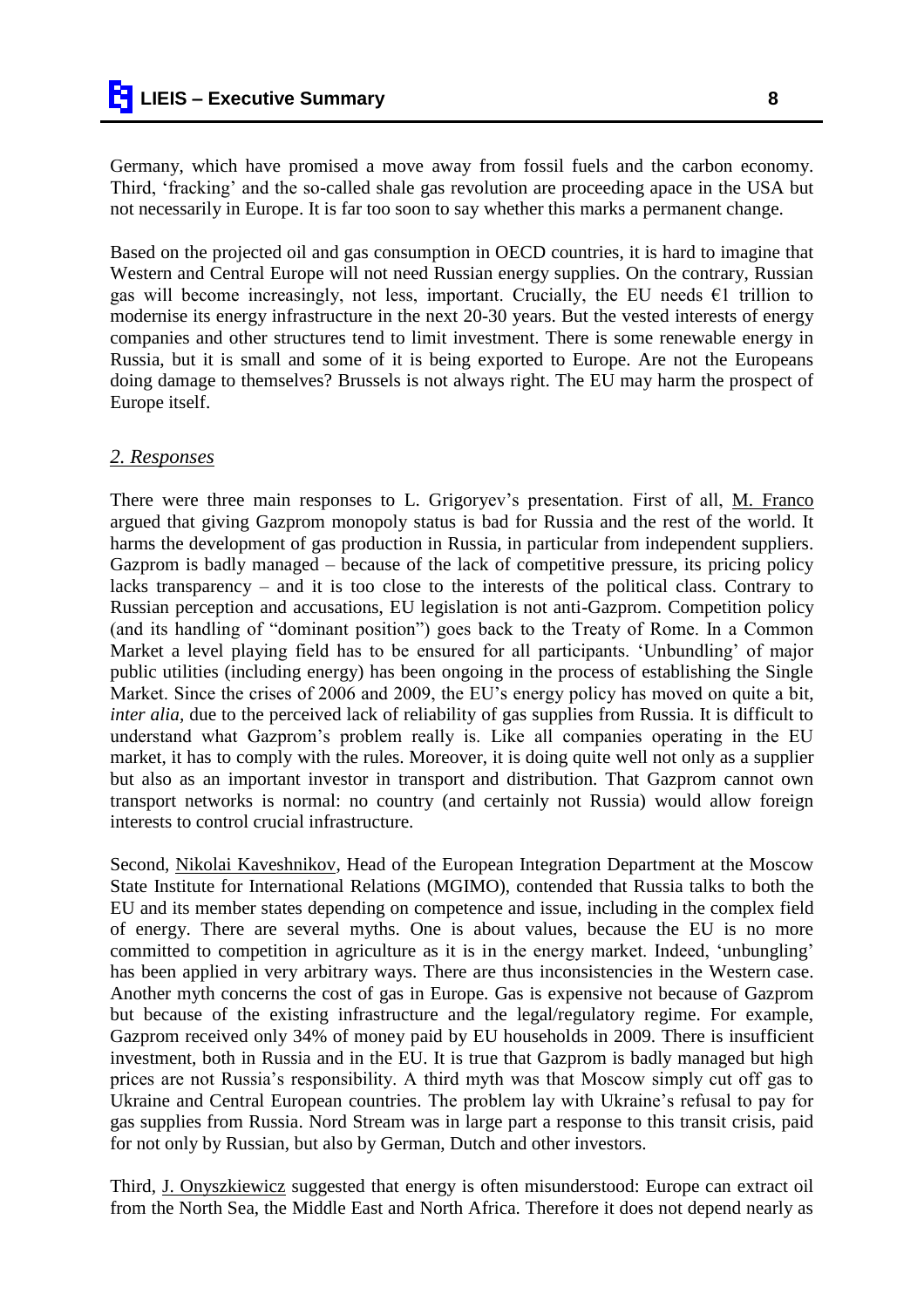much on Russian gas as is commonly supposed. Nevertheless, common interests between the EU and Russia extend to shared markets and even security (including security of supply). Greater trust requires more transparency and cooperation. The new proposed pipeline involving Poland was aimed at circumventing Ukraine, which was unacceptable for Warsaw. For the time being, the main obstacle to better energy relations is the sheer extent of corruption and the lack of transparency by the Russian side.

#### *3. Discussion*

In the discussion, three issues were prominent. First, the reliability of Russian supply; second, the question of investment; third, the geopolitics of energy and trade.

On the first issue, Russia is still the main, stable supplier of energy to Europe – compared to North Africa and the Middle East (Nina Bachkatov, Visiting Professor at the Faculty of Law and Political Science at the University of Liège). Moscow is a reliable partner and it has never used energy as a political tool (V. Nikonov).

On the second issue, there were many missed opportunities in a context of mutual interdependencies. The gas crises of 2006 and 2009 were transitory problems resulting from lack of trust. It was bad for all sides, including Ukraine (N. Bachkatov). It is encouraging to know that Russia is no longer just spending the windfall gains that it makes from consistently high energy prices, but, instead, it will have to invest these profits in its capital-intensive production (H. Vogel).

On the third issue, dialogue with influential EU member states is more relevant than with politicians like van Rompuy, Ashton, etc. because they lack authority and power. Russia is not trying to split the EU or the transatlantic alliance. If there are disagreements within the Union or NATO, it's not because of Russia – as the cases of Iraq or Libya illustrate. Perhaps geopolitics is not a zero-sum game, but it takes two to tango (V. Nikonov).

# **IV. Beyond East-West? Potential for cooperation between the EU and the Eurasian Union**

The third session turned to the question of overcoming the East-West divide and the potential for cooperation between the EU and the Eurasian (Economic) Union. R. Sakwa"s presentation was followed by a number of responses and a discussion about certain issues, such as the coherence of the Eurasian integration project and the implications for EU-Russian relations.

## *1. Presentation*

R. Sakwa sought to provide some conceptual clues and addressed one fundamental question: what is the Eurasian (Economic) Union? What is it not? By pursuing close ties with certain countries in its neighbourhood, Russia is looking for more options, away from both the EU and China, towards a greater support base in Eurasia. It is the most ambitious project in the post-Soviet space, closely connected with Putin"s return to the presidency and his third term. However, this is not Hillary Clinton"s claim about a re-creation of the Soviet Union. Rather, it constitutes a Eurasian analogue to the European Economic Community (and later the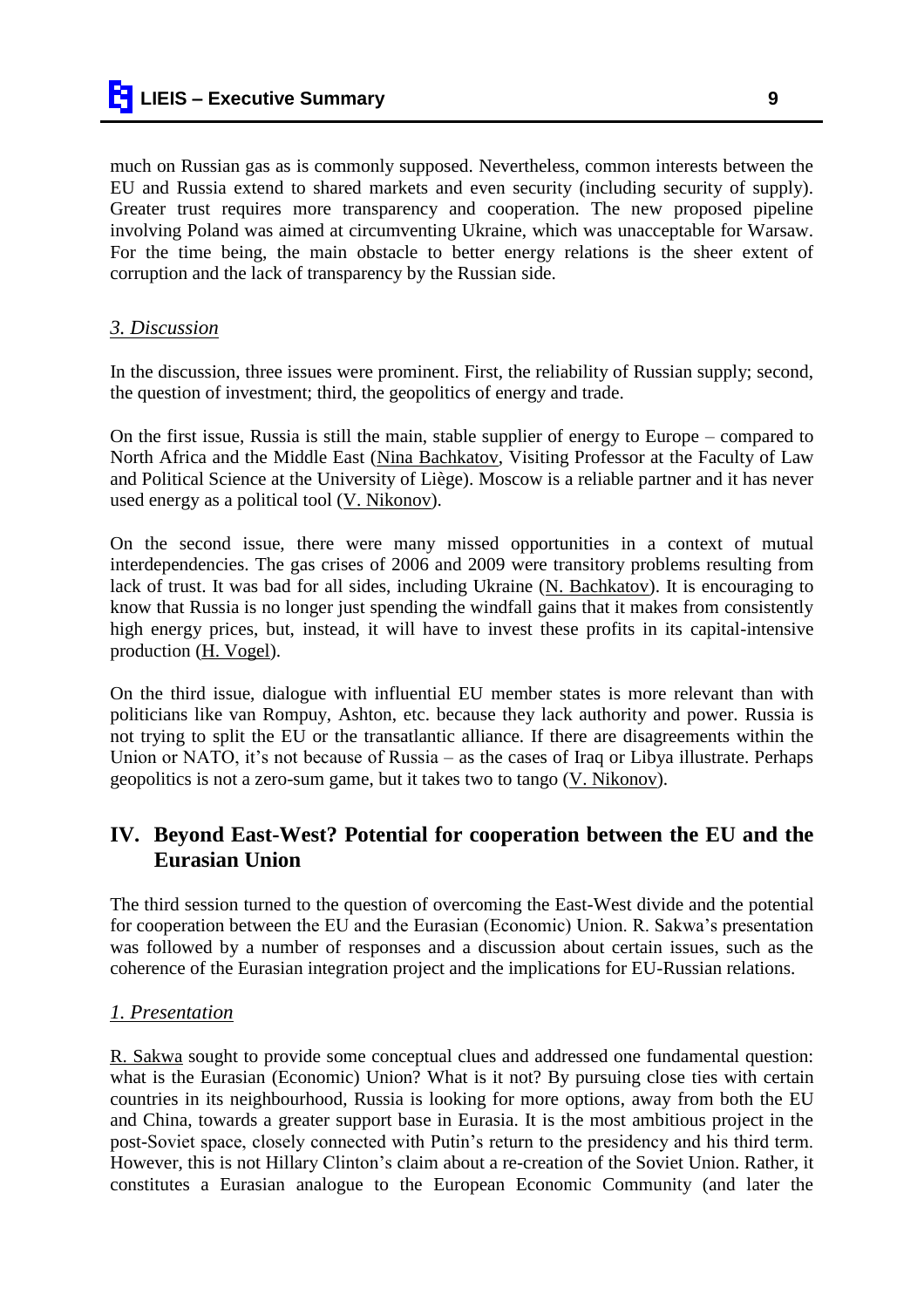European Community and then the  $EU$  – with a supranational dynamic. As such, it is a complement to the EU, not a substitute for it.

All this is separate from the question of whether it will work as an alternative complement. Here there are numerous doubts. Neither Belarus nor Kazakhstan are hugely enthusiastic. Russia"s preponderance makes this project very difficult. At the same time, it offers a response to the deadlock on the Western side, and even the rise of China in the East, which is spectacular by any measure. The Eurasian (Economic) Union is a response to the new neighbourhood and to the EU"s Eastern Partnership policy. Therefore, this project raises questions about border formation and the emergence of new divisions. From Moscow"s perspective, the EU"s Eastern Partnership was a revisionist step, drawing new boundaries, by perhaps exacerbating the danger of splitting countries such as Ukraine.

Here it is instructive – according to R. Sakwa – to refer to the idea of a Union of Europe that has been developed by some of the members of the Valdai International Discussion Club. The key point is a multi-polar Europe, with an EU-centred pole, a Moscow-centred pole and a third pole centred on Turkey. In turn, this leads to the issue of bi-continentalism. Two key types of bi-continentalism are emerging. Firstly, Russia's 'pivot to the East', as evidenced by its swift re-orientation of energy sales to China, and, to a lesser degree, Japan. Secondly, the plan for an intensification of the transatlantic free trade area, signalled by the beginning of the Transatlantic Trade and Investment Partnership (TTIP) negotiations.

In its current configuration, TTIP would be an agreement with a power that fundamentally repudiates European values (e.g. GM crops, health standards, etc.) – part of a neo-liberal logic that failed so conspicuously in 2008. Far from being anti-American, this argument insists on Europe"s difference. Economically, Europe was shaped decisively by Catholic social teaching, not Lockean individualism. Similarly, Europe used to be committed to Karl Deutsch"s idea of a security community, not a unilateral anti-missile defence shield.

Finally, on the issue of 'soft power', Joseph Nye recently argued that only the US has soft power – an idea that emerged from the realist tradition of IR based on a hegemonic vision. Against this competitive logic, the EU used to uphold a cooperative logic. But that raises the question of how to include Russia in a wider European project, R. Sakwa concluded.

## *2. Responses*

In his response, V. Nikonov commented that this is a most unusual topic because the Eurasian Union does not as yet exist. He himself never had such discussions with Western colleagues. Interestingly, most people do not know the difference between the various bodies (Council of Europe, EU, etc.). Politically, the Commonwealth of Independent States (CIS) is the main institutional framework. It still exists, but it does not work very well. Economically, the Eurasian Economic Union concerns the creation of a Customs Union, including free trade between Russia, Belarus and Kazakhstan – with the ambition of becoming a common economic space that possibly includes Armenia, Tajikistan and perhaps even Turkey and India. In terms of security, some CIS states have set up a body called the Collective Security Treaty Organization (CSTO) and some of them (as well as others) have created the Shanghai Cooperation Organization (SCO). Typical reactions and objections include, first of all, that these projects are impossible or, secondly, that they are nostalgic or reactionary. And when it comes to the SCO or the BRICs, it is worth noting that neither organisation is recognised as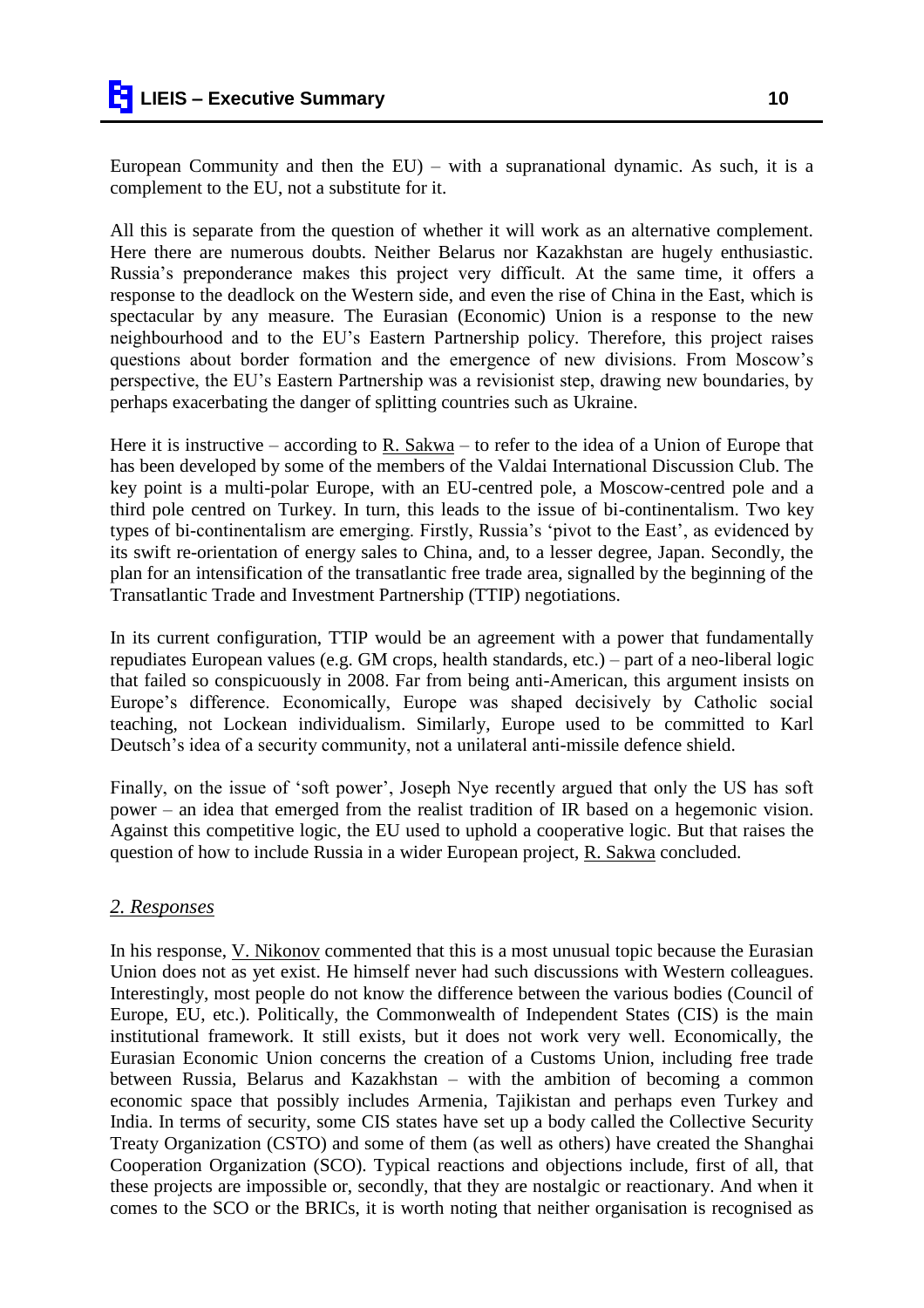such. Cooperation takes place only among and between individual states, with little or no institutional underpinning. Recently, a new organisation has been created with Mexico, Indonesia and Turkey. Notwithstanding this proliferation of new groupings, Russia is clearly positioning itself as a Euro-Pacific power.

A. Pabst argued that the plethora of supranational projects and inter-regional organisations have to be understood in the context of a growing backlash against the dominant model of globalisation. What we are seeing in the case of ASEAN and Mercorsur is an attempt to promote cooperation and integration as opposed to the logic of neo-liberalism, which rests on a complicit collusion of big government with big business. Neo-liberal globalisation also marks the primacy of space over time, in the sense that global finance may abstract from the real economy but ultimately needs to be secured against material values (e.g. financial instruments, such as derivative trading, needs to be secured against physical values, such as real estate or commodities). By contrast with this capitalist logic of de- and reterritorialisation, cooperation and inter-regional integration privilege time over space – the pursuit of shared ends, such as peace and prosperity, over time with an inclusive group of countries. Finally, the model of integration that has underpinned the process of European integration and enlargement is based on the neo-functionalist idea of spill-over effects from economic interaction to political cooperation. This contrasts with other models, according to which cultural and social ties are indispensable to the trust and cooperation on which a robust political project depends. This matters to various ideas for a wider Europe: what has happened to the bonds and ties that bind all Europeans together? How can they be mobilised to build a project that includes Russia?

## *3. Discussion*

In the discussion, the following interventions were made. First of all, V. Maslennikov said that Eurasian integration is a strategically important vector of Russian foreign policy and as of 2015, quite a few competencies will be transferred to the supranational level. The members are engaged in a number of complex trade and customs issues, as well as investment flows. Far from being an anti-EU project, the Eurasian Economic Union was proposed long before the Union"s Eastern Partnership. Since Russia has no intention of joining the EU, why offer it the same arrangement as (potential) candidate countries by extending an invitation to the Eastern Partnership?

Second N. Bachkatov suggested that in the case of Russia the habit of favouring competition over cooperation is firmly established and here to stay. Indeed, we are witnessing ever-greater Russian influence across the former Soviet space. The EU has often been taken by surprise in relation to the evolution of the post-Soviet space. It was the Kazak President Narzabayev who proposed the project of an Eurasian Union, a romantic vision that harkens back to Soviet times. The EU and Russia have both escalated this looming conflict over their shared neighbourhood and ratcheted up tensions.

Third, J. Onyszkiewicz contended that Russia is not part of the EU"s Eastern Partnership because she refused to join. There is now a clear danger of authoritarian consolidation, such as in Belarus and also elsewhere.

Fourth, Anton Ilin, European Representative of the Russkiy Mir Foundation, disagreed with those participants who spoke about Russia refusing to take part in the EU"s Eastern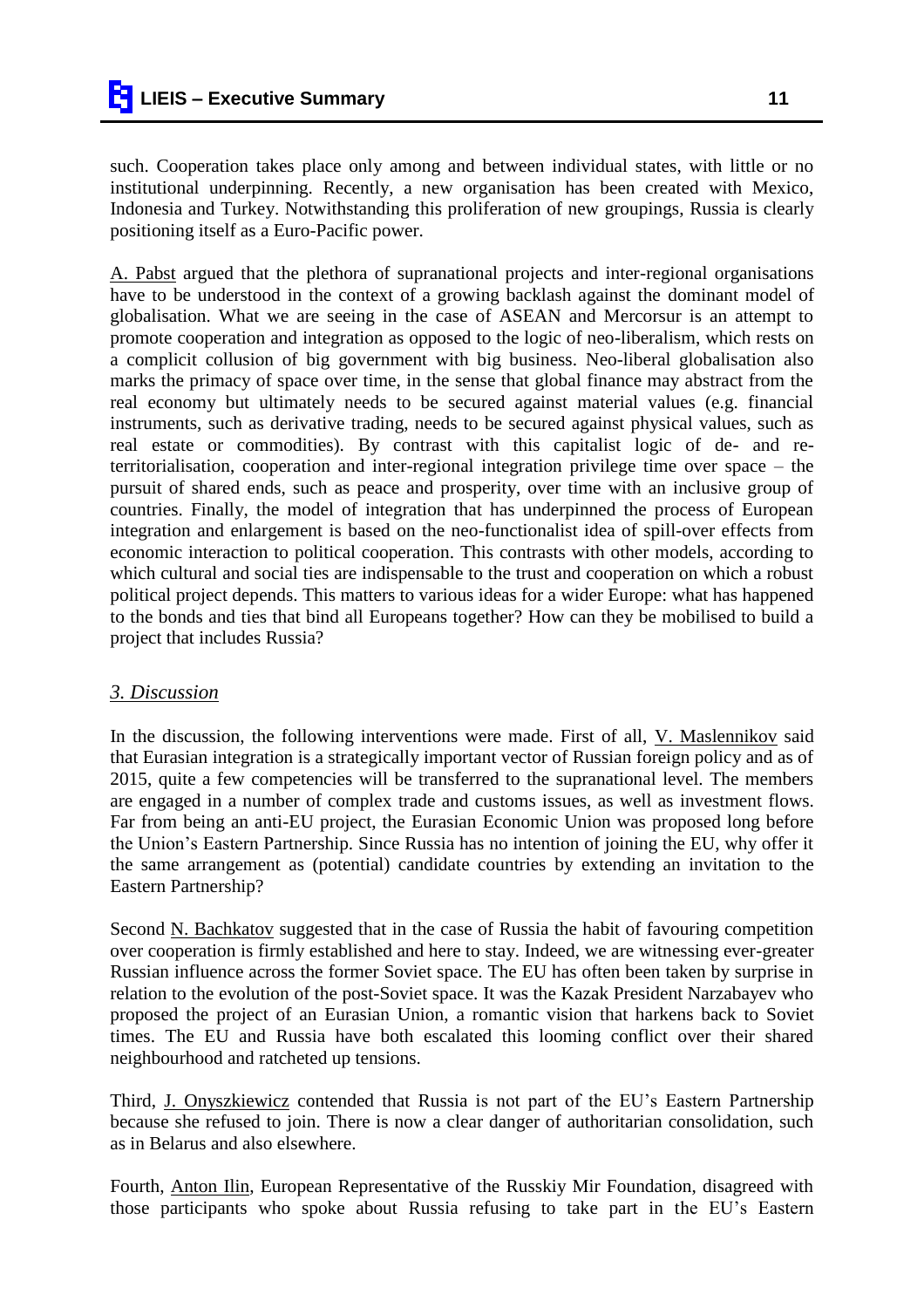Partnership, saying that Russia had already refused to join the (former) EU neighbourhood policy. After all it was the former Commission President Romano Prodi who said that Russia shares with Europe everything except institutions. Of course Russia received the European Christian civilisation directly from the Byzantine Empire, thus, it does not depend on the West for the achievements of Antiquity, the Middle Ages and the Renaissance. The current leaders of the EU may not be great statesmen and stateswomen but the founding fathers have left an impressive legacy, including Jean Monnet. Russia respects very much this heritage but it is more sceptical about the contemporary state of affairs. So, what are the obstacles for the Eurasian Union? First of all, direct EU opposition. Second, the EU"s Eastern Partnership (e.g. Ukraine). Eurasian integration is a real opportunity and holds potential, but it is not fulfilled or realised. Finally, today"s conception of human rights is totally different from its origins, because it is libertarian, not universal and not concerned with perennial principles, such as human dignity, the inviolable character of the person and other Christian ideals.

Fifth, O. Potemkina pointed out that Russia is becoming more post-modern by transferring several national competences to the supra-national Eurasian Economic Commission, which theoretically should be appreciated by the EU. However, there is no enthusiasm or support for new projects such as the Eurasian Economic Union. Meanwhile, the reality of the multi-polar world demonstrates that besides the EU and the USA, other actors emerge which are able to make attractive economic and political proposals. A country just needs to decide which proposal is more competitive. It makes the powers work upon their own role, image and place in the international arena.

Finally, M. Franco stated that in principle the Eurasian integration process should be welcomed, although there are some doubts as to whether it will work or not. The EU"s position, tending to ignore the initiative, is not coherent with EU"s overall policy to support the development of regional cooperation schemes in other parts of the world. As far as the present conflict around Ukraine is concerned, the signing of an Association Agreement, including a Deep and Comprehensive Free Trade Agreement, should not be problematic because it leaves open the participation in and further development of the CIS-Free Trade Agreement. However, participation of Ukraine in the Eurasian Economic Union is problematic because it is a customs union and, therefore, precludes the participation of Ukraine in other free trade initiatives.

## **V. Allies or rivals? Security, conflict management and global challenges**

The fourth session focused on geopolitics and common global security challenges for both the EU and Russia. C. Coker"s presentation gave rise to a lively debate that covered a vast array of issues, including the anti-ballistic missile defence shield.

## *1. Presentation*

C. Coker made three points. First, he stated that the security links between the EU and Russia are at an all-time low. According to Bill Clinton, the West and Russia have hit the "pause button". Viewed from the EU, Russia is guilty of bullying neighbours, intimidating the Baltic States, engaging in provocative military manoeuvres in the skies over Stockholm, etc., and also issuing veiled threats to Ukraine"s unity. But the West also faces difficulties and accusations, whether over the aerial bombings during the 1999 Kosovo war, or the vast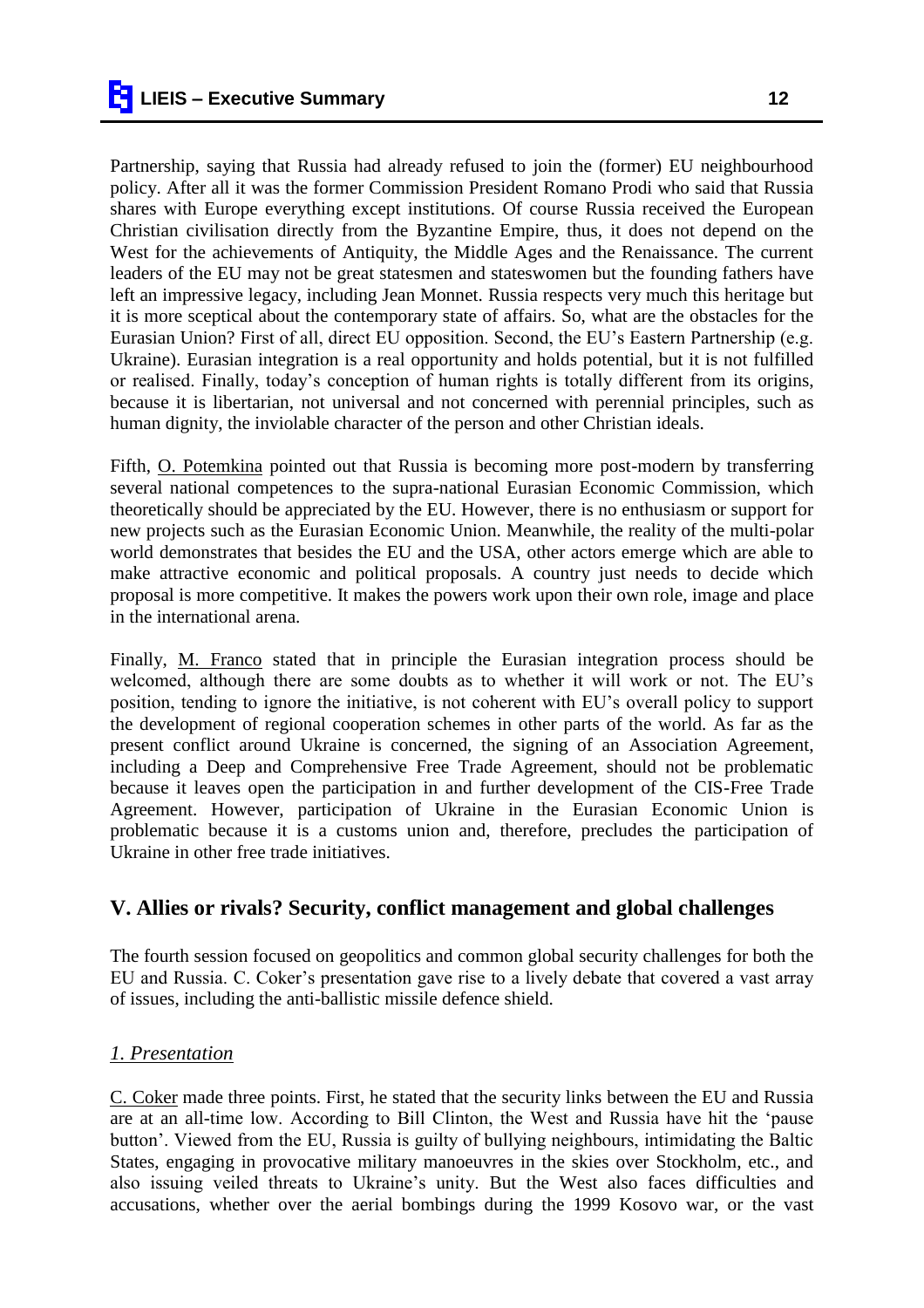vandalism in Iraq and Afghanistan, or Obama's proposed 'drive-by shooting' in Syria, or, again, the absence of strategic thinking.

Second, there is no shared geo-political culture that binds Russia and the West together. Both are anchored in particular histories that are mutually conflicting – whether in the  $19<sup>th</sup>$ , the  $20<sup>th</sup>$ or the early  $21<sup>st</sup>$  century. Linked to these are very different strategic narratives that are unlikely to change anytime soon. Another aspect of this lacuna is the "revenge of geography", as opposed to the dominant model of globalisation, as Robert Kaplan has argued in his recent book *The Revenge of Geography*. Bound up with this is the contrast between conventional security and the EU's focus on 'human security', telling ourselves increasingly implausible stories about the nature of the threats and risks confronting our societies.

Third, there is a growing gap between a cosmopolitan Europe and a communitarian Russia. Whereas the EU tends to follow Kant and Rousseau on questions of overcoming the nationstate and building a post-national identity, Russia is much more Hobbesian and close to counter-Enlightenment thinkers, such as Joseph de Maistre, emphasising the national community against foreign and minority influence. In the 1990s, the US unipolar moment and later EU multilateral moment seemed to displace communitarianism in favour of liberal or neo-conservative interventionism. However, as the West turns away from its interventionist stance, the new conflict with Russia is increasingly over the issue of "soft power": Moscow rejects the "regulatory imperialism" (i.e. the use of NGOs by Western governments), which has become an instrument even of power politics and hard power.

Two conclusions arise from these three points. First, there is a competitive relationship between the EU and Russia, which is not unlike the relationship between China and the US. Both sides are neither partners nor enemies. But competition does not have to be a zero-sum game. Second, other neighbouring countries are not locked into alliances. Rather, they have choices (e.g. Kazakhstan with Russia, China, SCO, India and even possibly the US).

## *2. Responses*

In his response, J. Onyszkiewicz argued that in Russian military thinking, there is still confusion between capabilities and intentions, i.e. that if a country has options, it may be tempted to use them. For example, missile defence could give the US the possibility of launching a first nuclear strike. More worryingly, Russian military spending has soared from US\$60bn in 2005 to US\$108bn in 2012. Third, even more frightening is the fact that the Kremlin is prepared to make use of pre-emptive war, such as in Abkhazia in August 2008.

Against these points, V. Nikonov contended that Russia is not alone in thinking about a nuclear first strike. Since the late 1940s, the West has had detailed plans to strike the Soviet Union (and later Russia) first. Indeed, Russia is part of a group of four countries on the US hit list (in addition to Iran, North Korea and China). Moreover, Russian military expenditure is still small by comparison. NATO represents 75% of global military expenditure. Events in Abkhazia are analogous to Kosovo.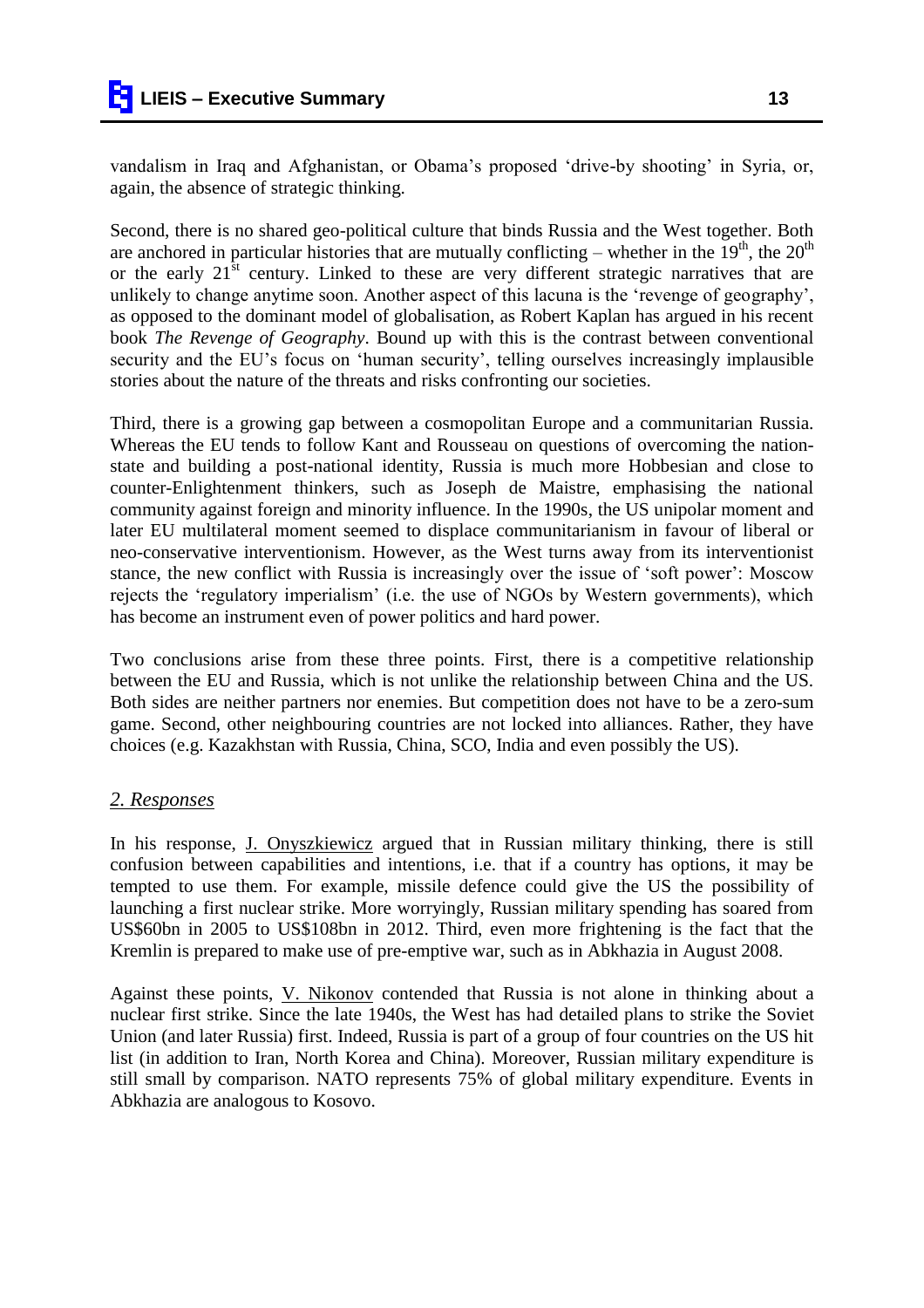#### *3. Discussion*

On the issue of the anti-ballistic missile defence shield, A. Clesse insisted that the widespread fears about the proposed project are unfounded because you cannot hit a bullet with a bullet. This is a very basic technological challenge, which no scientists in the world have even come close to solving. In terms of the "security dilemma" idea, it is crucial to distinguish between a first and a second strike. In the context of deterrence, the key concept is Assured Destruction, not Mutually Assured Destruction or MAD – a polemical acronym coined by the Hudson Institute strategist Donald Brennan. We should not forget that massive retaliation was a genuine prospect in the 1950s, at least at the doctrinal level of the US and NATO. At the same time, Kenneth Waltz – just before his death – advocated Iranian nuclear weapons, because they would make the regime more responsible. In other words, there are different forms of deterrence, which are variously narrower or more extended. We are dealing with a combination of extreme rationality and total irrationality. Nuclear disarmament does not change the underlying logic and may in fact make the balance more delicate. There is no minimum deterrence because that would mean no deterrence at all.

In her brief intervention, O. Potemkina gave examples of 'soft' power cooperation between the EU and Russia. Anti-drugs cooperation in Eurasian has been recently very successful, breaking up a formidable drugs network that includes sources in China, as well as production in Russia and the EU member states. Two lessons can be drawn from this. First, trust is very important in this kind of cooperation, and it has been maintained on a bi-lateral level since the Soviet period. Second, the EU member states (and even the most difficult partners) trust Russia to exchange information on organised crime, but as soon as they come together in the Council, this trust disappears. That"s why the sides are not able to conclude the Agreement between Russia and Europol, which is vitally needed to add a European level to bi-lateral cooperation.

In conclusion of the fourth session, A. Pabst highlighted an analogy between economic and security cooperation. In each case (though for different reasons), there is an absence of shared community and shared institutions. This goes back to an absence of shared goals or finalities. Without some commitment to the pursuit of a joint *telos*, it is hard to see how the current stalemate can be overcome. What is needed is to break the vicious circle of mutual distrust and conflict – not just competition and rivalry, which is also true for allies like the US and EU member states. Here modern, post-Westphalian conceptions on national state sovereignty do not work. International affairs are far more fluid than an international system of sovereign states would suggest. Things are less absolute, as countries have sovereignty in some areas but either choose, or are forced, to pool sovereignty in other areas.

The Helsinki Final Act provides a historical precedent for new forms of cooperation. Today it may not be either desirable or feasible to revive the OSCE, but the US retreat from Europe and Central Asia may intensify the vacuum, which can either be filled by forces of extremism and escalation or by forces of reason and cooperation. The EU and Russia face a host of common threats: organised crime, terrorism, rogue states, financial risks, epidemics, etc. Brussels and Moscow have no real choice: either they cooperate or both will be worse off. Neither the status quo nor a carve-up of their shared neighbourhood is a viable option, A. Pabst concluded.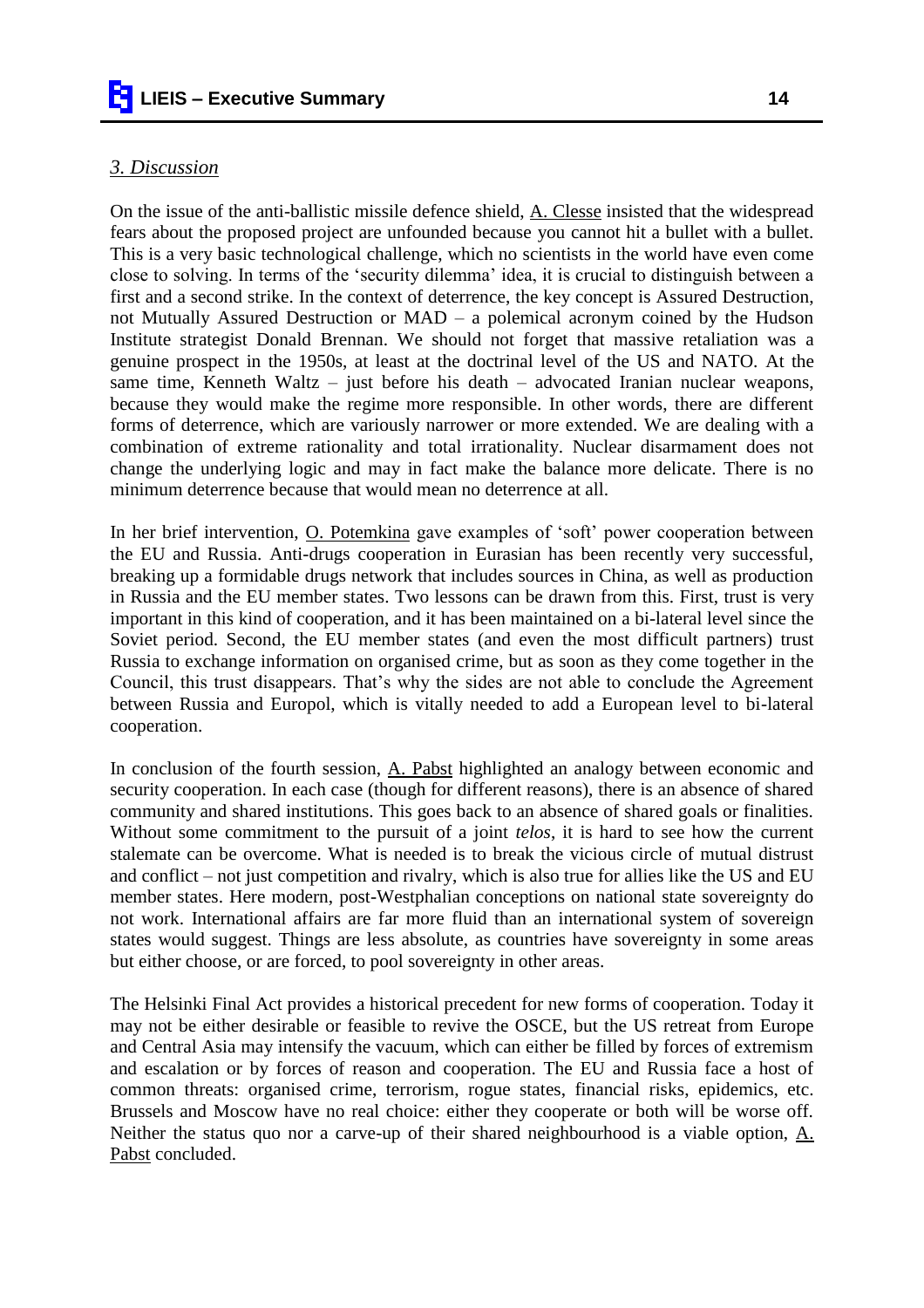# **VI. Relations between Russia, the EU and its Member States in a post-European world – towards a strategic partnership,** *ad hoc* **cooperation or confrontation?**

The fifth session turned to the possible modalities of relations between the EU and Russia in the current and future context. The presentations by R. Sakwa, A. Gromyko and C. Coker were followed by a number of responses and a wide-ranging debate.

## *1. Presentations*

R. Sakwa argued that "post-European world" does not imply that Europe is not important or central, but that it is less central than in the past. However, the current phase of international affairs is characterised by two fundamental principles that are in contradiction with each other. On the one hand, the principle of modernisation has sought to transcend the logic of old-fashioned geopolitics and borders towards global civil society and cosmopolitanism. On the other hand, the logic of conflict, borders and "othering" ("us" against "them") is still very powerful. The clash of these two principles has led to multiple tensions within and between states.

For these and other reasons, it makes sense to speak of a Cold Peace, that is to say, the inability and/or unwillingness to unite the European continent and create the conditions for genuine peace and prosperity. At both the micro- and meso-levels, there is a lot going on between the EU and Russia – not just trade and energy cooperation, but also tourism, consumption, etc. But at the macro-level, there have been no key moves towards a real political community or a new institutional form.

Linked to this is the question of post-globalisation. Globalisation is an ideology, not simply a process of interdependence that will continue to proceed apace. Indeed, the process of internationalisation is progressing, and so is the process of universalisation in terms of human rights. But the ideology of globalisation, which was born in the immediate post-Cold War era, is disintegrating. The so-called 'new center' or 'third way' of Bill Clinton and Tony Blair was no different way at all. It was only ever neo-liberalism masquerading as modern social democracy that combines public investment with global markets. Today, global forces are no longer seen as external, given and unalterable. On the contrary, individual countries and groups of states are committed to the recovery of political subjectivity and autonomy, R. Sakwa concluded.

Alexei Gromyko, Deputy Director of the Institute of Europe at the Russian Academy of Sciences, began his remarks by saying that there are three different actors: Russia, the EU and the 28 member states. Within this triangle of relations, it is clear that the Union is not yet ready to present a strategic vision. That is why other powers deal directly with European capitals, not just Russia, but also India, the US, Brazil or China. On the idea of a post-European world, he argued that this has been the case at least since 1945 when Europe was eclipsed by two super-powers. Moreover, the two world wars weakened Europe much more significantly than the previous centuries. Since the end of the Cold War when Europe was still central to international affairs, we have seen successively the rise and fall of multilateralism, unipolarity and more recently a poly-centric or multi-polar order. Today we can say with some degree of certainty that there is no euro-centrism and not even a Euro-Atlantic centre. On the contrary, the old geopolitics of hard power has given way to the use of soft power as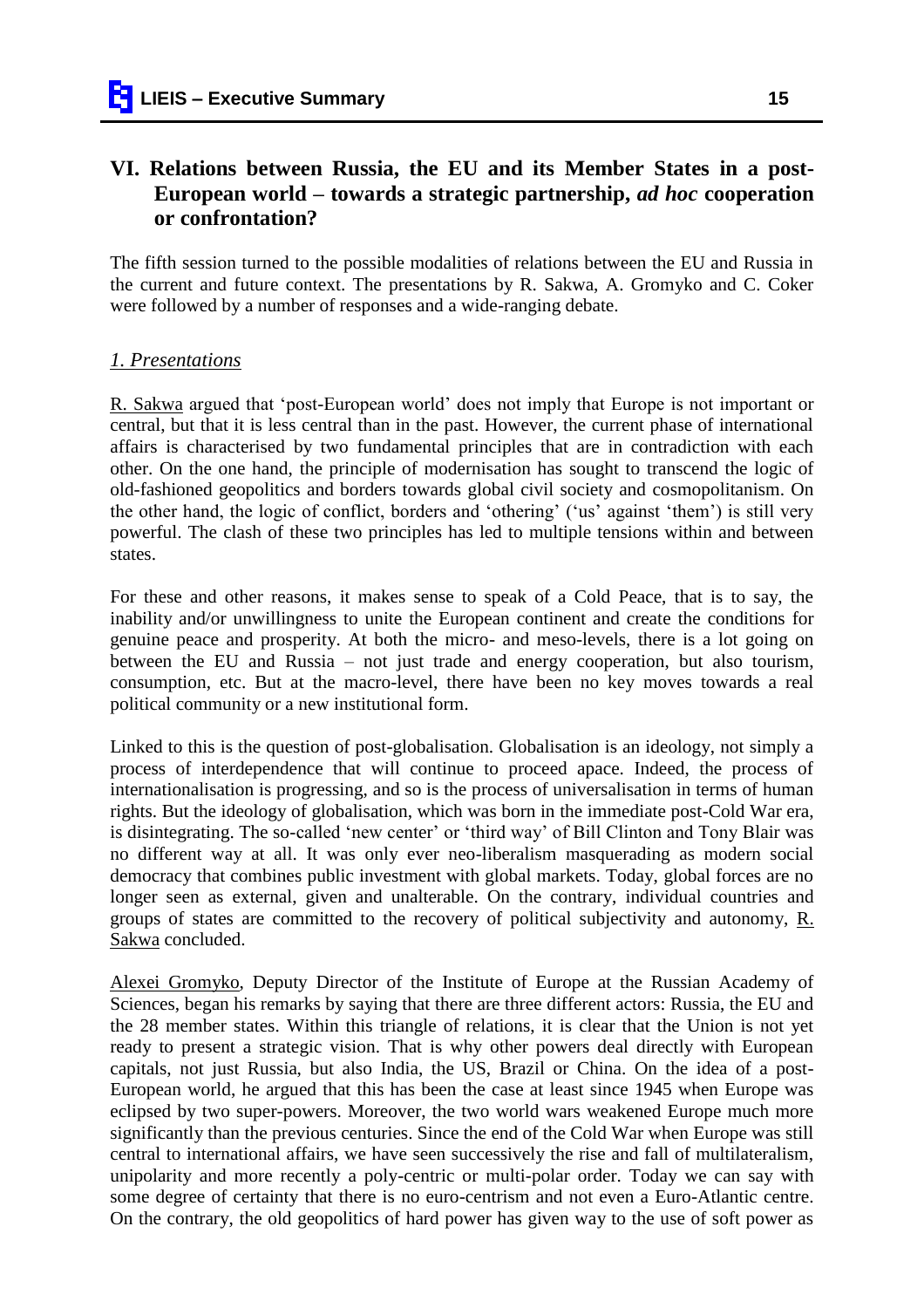the main instrument. Connected with this is the existence of international law, which is considered to be a "sacred cow".

Among the three options mentioned in the title of this session, it is true that direct confrontation is part of some kind of scaremongering on both sides. *Ad hoc* cooperation is not the same as pragmatic cooperation and, therefore, not particularly desirable (though sometimes necessary and useful). The EU and Russia may not be heading towards a strategic partnership, but the pattern of their cooperation can be called systematic, i.e. spanning many areas even if it largely excludes geopolitical cooperation. Finally, the idea of a United Europe is no pipedream. The spectre of 1930s-style mass unemployment, especially among 18-25 year-olds in countries like Spain where the rate is around 50%, is back to haunt Europe and threatens social cohesion. In this context, a United Europe or a Greater Europe – linked to the shared European civilisation of which both the EU and Russia are an integral part – might not necessarily become a global superpower that can rival the US or China. However, it could be capable of banishing the ghosts of the Cold War.

For his part, C. Coker made a series of brief points. First of all, there is the cultural factor. For most Europeans, Russia is *of* the West, but not *in* it. By contrast, for Russians, it's the other way round. Here Richard Nixon"s question about "who lost Russia" is apposite. The West expected Russia to become westernised. Writing in the *International Herald Tribune*, Thomas Friedman recently argued that Russia is a *sort-of* Western country but *not really*. There is disappointment and anger about Russia that it has not taken this expected path. As one writer said to Vaclav Havel, we are not Indians to you cowboys; we are not the executers of your historical testament. Russia feels similarly about her relations with the West. At the same time, Russia is going through an identity crisis: is the country European? Eurasian? Russian-Pacific? Is it not the case that losing Ukraine and Georgia to the EU would be for Russia to lose her Western anchoring?

Second, how Western is the West? How European is Europe? The gay issue that divides Russia from the EU is not just an internal issue but also a reflection of a loss of traditional values. This, coupled with Russia"s nuclear weapons, pushed Moscow towards Washington DC, not Brussels. And in terms of size, Russia is much closer to the US than to Europe. The latter lacks geopolitical clout, while the former is serious (space, nuclear arms, relations with China), etc.

Third, Norman Angell died in 1967 thinking that he had won. But today it is banks that are in charge. As a result, society is characterised by enormous social fractures and fault lines. Indeed, economic interdependence goes both ways in relation to reciprocal risks. Fourth and finally, Noah Feldman"s *The Cool War* (between US and China) is about the changing nature of geopolitics and warfare. But the standoff between the EU and Russia is becoming institutionalised and mutating into a norm: cyber attacks in the Baltics, attacks on Georgia, the odd suspension of energy supplies to Ukraine; the intimidation of civil society, NGOs. Both sides are chipping away at each other's foundation.

#### *2. Responses*

A. Balogh drew attention to the importance of terminology. First, the EU is not Europe. Russia is in the latter, but will never be part of the former. Second, the complex process of globalisation started after the colonial discoveries in the late  $15<sup>th</sup>$  and the early  $16<sup>th</sup>$  century.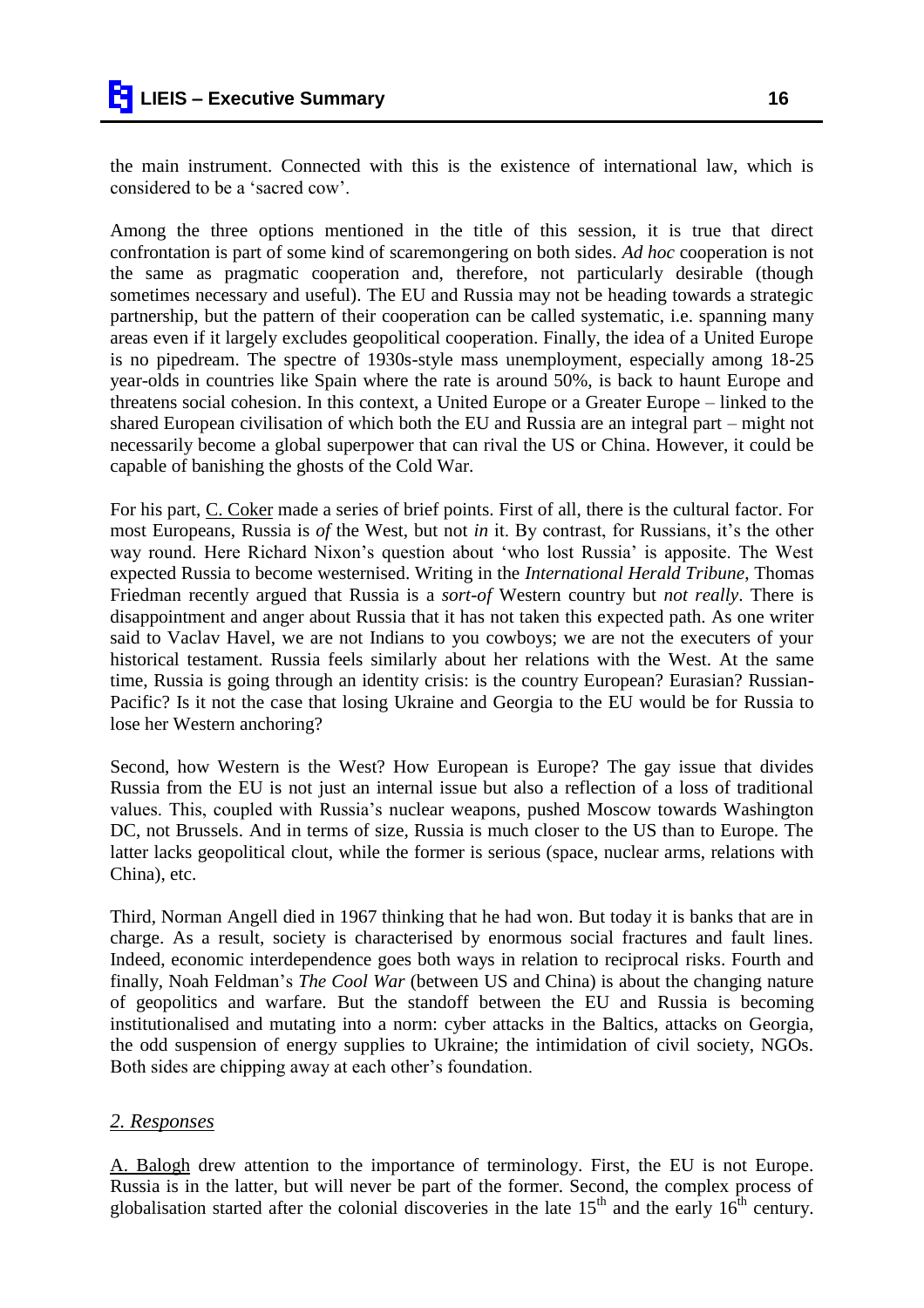The interconnectedness of the world is here to stay. Third, most Europeans do not have any emotional connection with Europe. Instead, both far-left and far-right movements are successful in painting Europe as the enemy. Fourth, more professionalism and less emotionalism are needed. Europe is known for its rationalism but this does not seem to extend to politics or relations with Russia.

M. Entin reported the discourse in Luxembourg. First of all, there is a widespread agreement that both the EU and the eurozone are in decline in terms of output, world production and, above all, demography. Europe, especially the Russian part, needs to confront the fact that its share in the global population is small and that it has a rapidly ageing population. Thus, greater unity within the EU and better relations with the outside world are necessary. Second, the extent of deindustrialisation is worrying. In Luxembourg industry represents just 6% of national output. So more investment is required, which also favours closer ties with Russia. Third, the policy of austerity was a mistake in the way it was implemented, creating chaos and misery for 10 years or longer. More unity and cooperation are badly needed within the EU and with its neighbours.

Fourth, the fact that the most unhappy people in the world live in Europe speaks volumes about the parlous state of the "old continent". Finally, the loss of identity on the part of Europeans is a dangerous development. For all these reasons, the EU needs to rethink its own internal organisation, its role in the world and its cooperation with friends who share its culture. Better relations with Russia also require that Brussels recognises the interests and values of its partners and implements standards consistently, M. Entin concluded.

In his intervention, J. Onyszkiewicz made the point that there are three areas where more mutual understanding and trust are needed. First of all, trade and energy; second, the common neighbourhood and the so-called "frozen conflicts", which are issues of division; third, security, an area that requires greater transparency and higher levels of cooperation, because countries such as Poland or the Baltic States are not Cold war warriors. In order to achieve more stability, it would be crucial to take three concrete steps. In the first instance, returning to the issue of conventional forces in Europe and enhance both transparency and verification on site, while, at the same time, recognising Russia"s legitimate concerns. Thereafter, addressing the issue of nuclear and tactical weapons NATO"s storage sites of warheads are known, but not on the Russian side. Finally, dealing with the thorny issue of missile defence: why not for Russian and NATO officers to work together at the level of command structures to collect and analyse data?

For his part, A. Clesse argued that Russia is rightly criticised in the West for its political system, but are we not witnessing a steady erosion of freedoms in the West? Is it not the case that we are taking away freedoms in small, homeopathic, incremental ways? Perhaps we are not aware of it, but there are more and more humiliations in daily life. Johan Galtung calls the USA a semi-fascist country. The word may shock, but is it wholly wrong? There are things that are profoundly problematic in Russia and with Putin, but what about Manuel Valls"s quasi-fascist discourse overtaking Marine Le Pen on the right?

H. Vogel suggested that across Europe there are Russia empathisers vs. Russia haters. But does the EU have a real choice between cooperation and confrontation? First of all, both are neighbours. Secondly, shared interests in relation to stability, peace and prosperity. The trouble is cooperation. Modernisation seems to be promising, but what kind of investment? Which sectors? Skolkovo encapsulates the poor record. Statistics on patents and Russia"s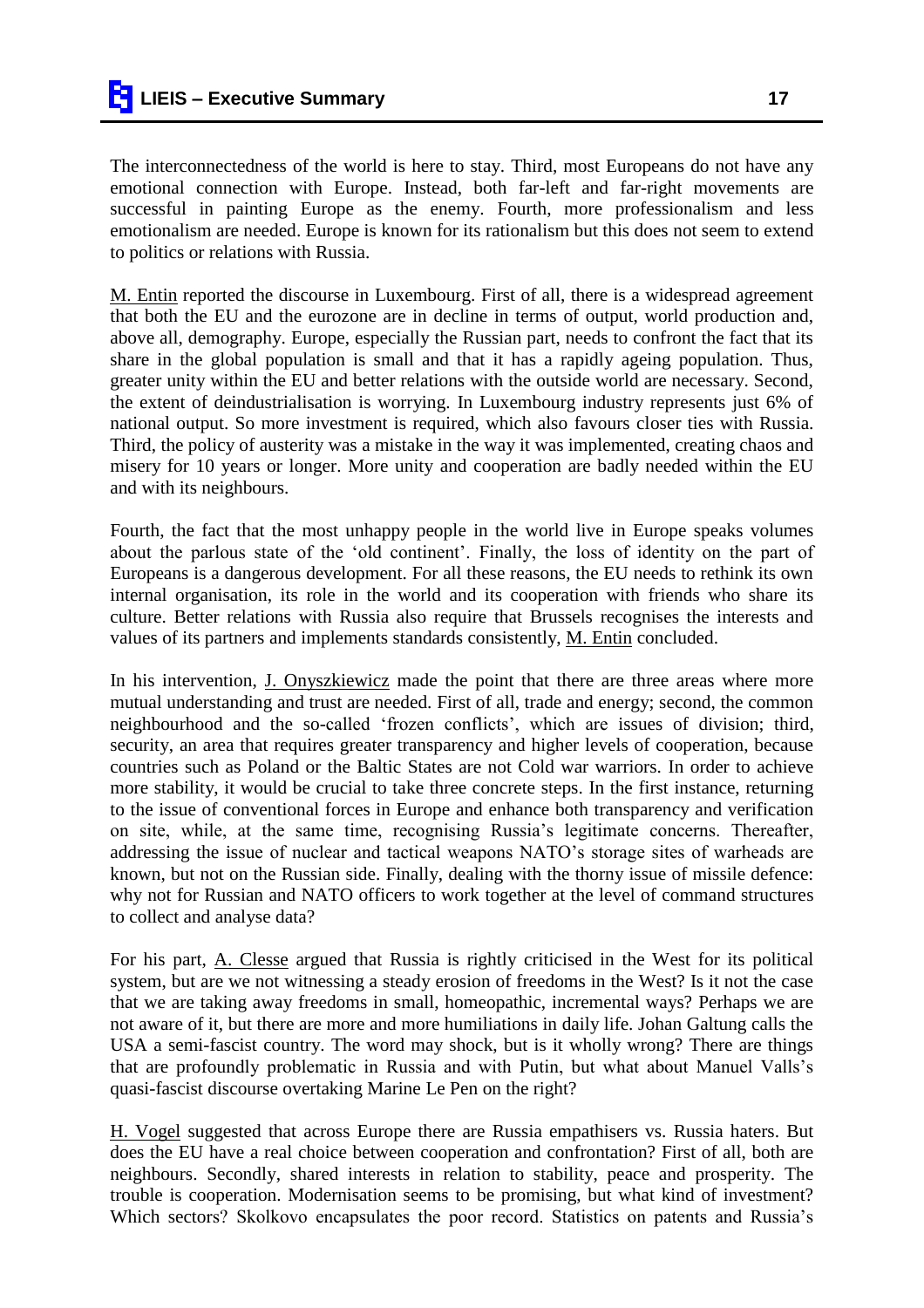structure of exports all bode ill. What is needed is real cooperation on innovation – not just some beacon projects.

In his remarks, Valery Smirnov, Permanent Representative to the European Public Law Organization, proposed some concrete steps to improve relations. Here the example of Greece and Russia in the last year is instructive: trade has soared from US\$1bn in the past to US\$6.5bn in 2012 and more than US\$7bn projected for 2013. For instance, tourism has grown from 200.000 Russians to 1 million Russian tourists in 2013 in just four years. The forthcoming Greek presidency of the EU will seek a renewed commitment to bring about visa free travel (people movement) and also provide concrete content to the EU-Russia Partnership for Modernisation.

Mario Hirsch, political scientist and an expert of the Middle East, contended that there are four recent cases, which are success stories in the West"s cooperation with Russia. First, Libya where many Western countries now recognise the failings of the Franco-British intervention, which marked the worst kind of neo-colonial gunship intervention leaving the country in a worse state than at any point under Col. Gaddafi. Second, the deal between Serbia and Kosovo, which was not just a rare success for Catherine Ashton but which would have been impossible without major Russian support behind the scenes – something that Moscow did not publicise. Third, Russia"s diplomatic offensive to prevent Western military strikes against Syria and push the Assad regime to give up its chemical weapons. Fourth, Russia"s constructive position on dealing with Iran"s nuclear ambition. Both Kosovo and Iran are excellent examples of successful constructive *ad hoc* cooperation with Russia. Nobody should underestimate the power of diplomacy and Russia"s ability to deliver on her own commitments to stability and non-proliferation of WMDs.

## **VII. Where to go from here? Conclusions and policy recommendations**

The final session featured a number of tentative conclusions and provisional policy recommendations. Based on a number of short presentations, the discussions touched on issues of institutions, politics and policy.

## *1. Presentations*

In his remarks, C. Coker said that occasional talk about strategic partnerships between the EU and Russia ignores the reality that we find ourselves unable on both sides to think strategically. Conflict avoidance would be a good start. According to Edward Luttwak, "strategic autism" is attributing conflict to the other and blaming them for doing it, e.g. in the 'near abroad', which is at once Russia's 'backyard' and the EU's Balkans. In addition to "strategic autism", the EU and Russia also suffer from the "strategic deficiency" syndrome. When it is not about being able to manipulate others to get your interest, then it's about social intelligence. That includes, first, empathy (putting yourself in other people"s shoes) and, secondly, emphatic listening, which is absent because all parties involved are axiological powers.

Moreover, on the issue of soft and hard power, the EU has tried to be a different kind of power but it now faces a normative crisis. By contrast with both the EU and Russia, China operates a tributarian system that has evolved significantly over time. In the past, Beijing used to deploy soft power buying off others. Later this collapsed when nomadic tribes invaded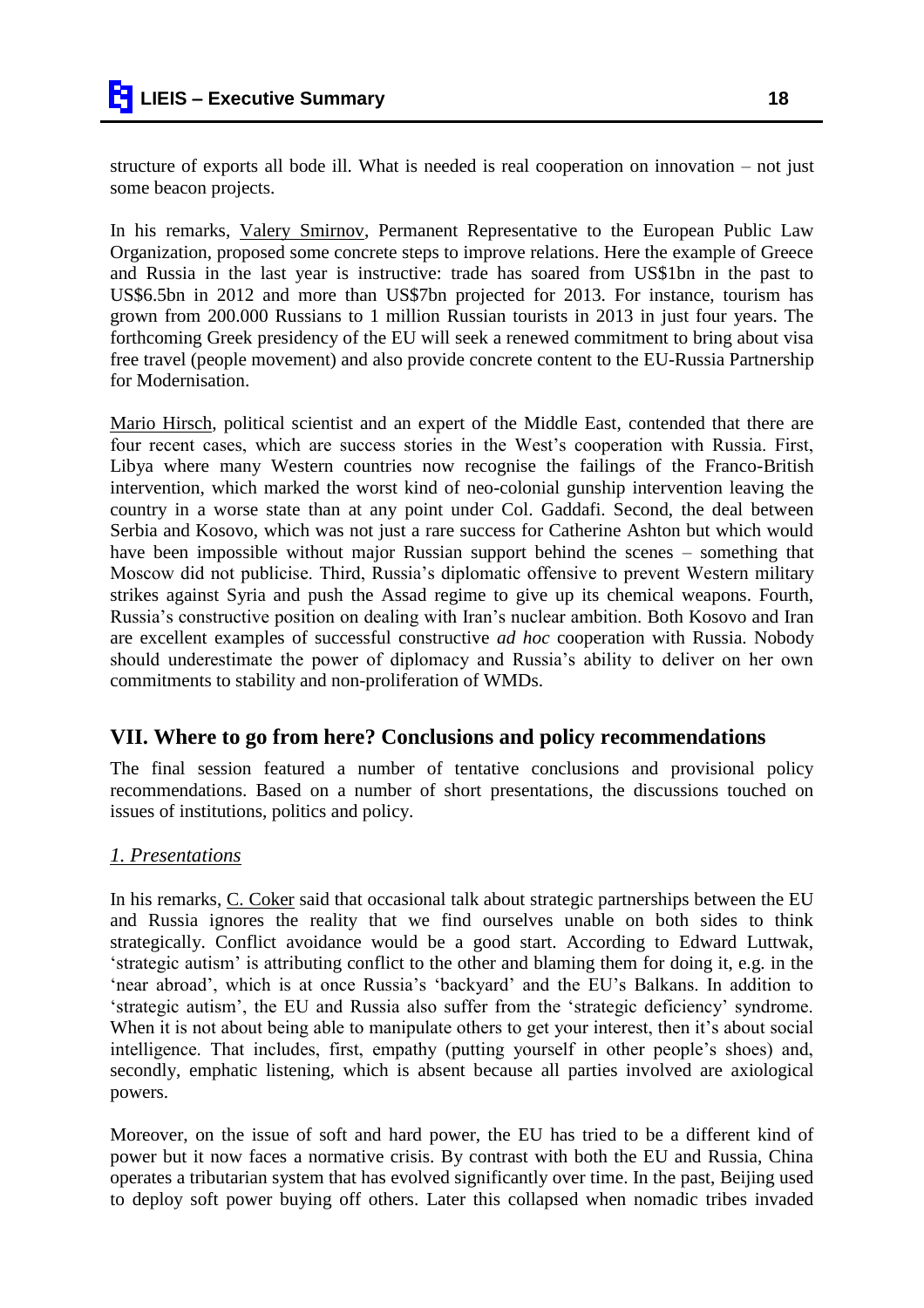using hard power. In future soft power will work for China in parts of Asia but not with others (e.g. the USA). Russia still thinks in hard power terms and seems unable or unwilling to listen to others – or both at once. Both the EU and Russia live in the most dangerous part of the world. The US can choose isolationism and China will extend a protective umbrella, leaving EU and Russia with some of the most volatile areas of the globe. But according to a report by the European Council on Foreign Relations entitled "Europe"s Strategic Cacophony", the EU is ill-equipped to deal with this challenge.

Elsewhere, Brazil will be like Argentina, the country that never arrived – though with the happiest people. Meanwhile Europe will have the least happy people doing hard power. India will not get its act together. Certain African states are growing but are too unstable to matter globally. For all these and other reasons, Russians and Europeans – who live in a common neighbourhood – need to find commonalities, C. Coker concluded.

M. Franco focused on regional blocs as the mediating instance between globalisation and nation-states. This potentially applies both to the EU and the emerging Eurasian (Economic) Union. European integration is not to be blamed for the economic crisis in the EU member states. On the contrary, the Union is an essential part of the solution, as bigger markets and integration through trade will better equip EU member states to compete in the global economy. Since the start of the European Integration process, all problems have been solved by further integration and transfer of more sovereignty from the national to the EU level. But in the present crisis, solutions involving less Europe are also possible (cf. the 2017 UK referendum). As far as the EU-Russia relations are concerned, a more constructive form of cooperation will require a greater focus on specific policy areas where progress can be realised. Complementarity between EU and the 28 member states is crucial and it would be counterproductive to try to drive a wedge between them. In this context, the Lisbon Treaty has reinforced the role of the EU by conferring upon the European External Action Service (EEAS) the representation of the EU in third countries.

## *2. Discussion*

The discussion focused on six issues: first, values, norms and interests; second, "high politics" vs. "low politics" and geo-strategic thinking; third, bottom-up or top-down models; fourth, the functioning of the EU; fifth, new areas of cooperation; sixth, education.

On the first issue, it was said that values are not fundamentally different between the EU and Russia: justice, fair treatment, security, etc. The real problem is the hierarchy and the implementation/application of values, all of which is a function of political priorities and economic means (N. Bachkatov).

On the second issue (high vs. low politics and strategic thinking), it was suggested that post-1945 Europe started with "high" politics (Pleven Plan), but, after its failure, Europe went for Coal & Steel, a customs union and ultimately the EEC. So perhaps we should come back to "low" politics and neo-functionalist ideas, e.g. preserving the biosphere of the Black Sea (Gerhard Michael Ambrosi, Professor Emeritus and Jean Monnet Chair for European Economic Policy at the University of Trier). Other participants took a different line, saying that the concept of compatibility is useful because it is used either in a minimal or in a maximal meaning. As such, it encompasses political mechanisms, economic processes and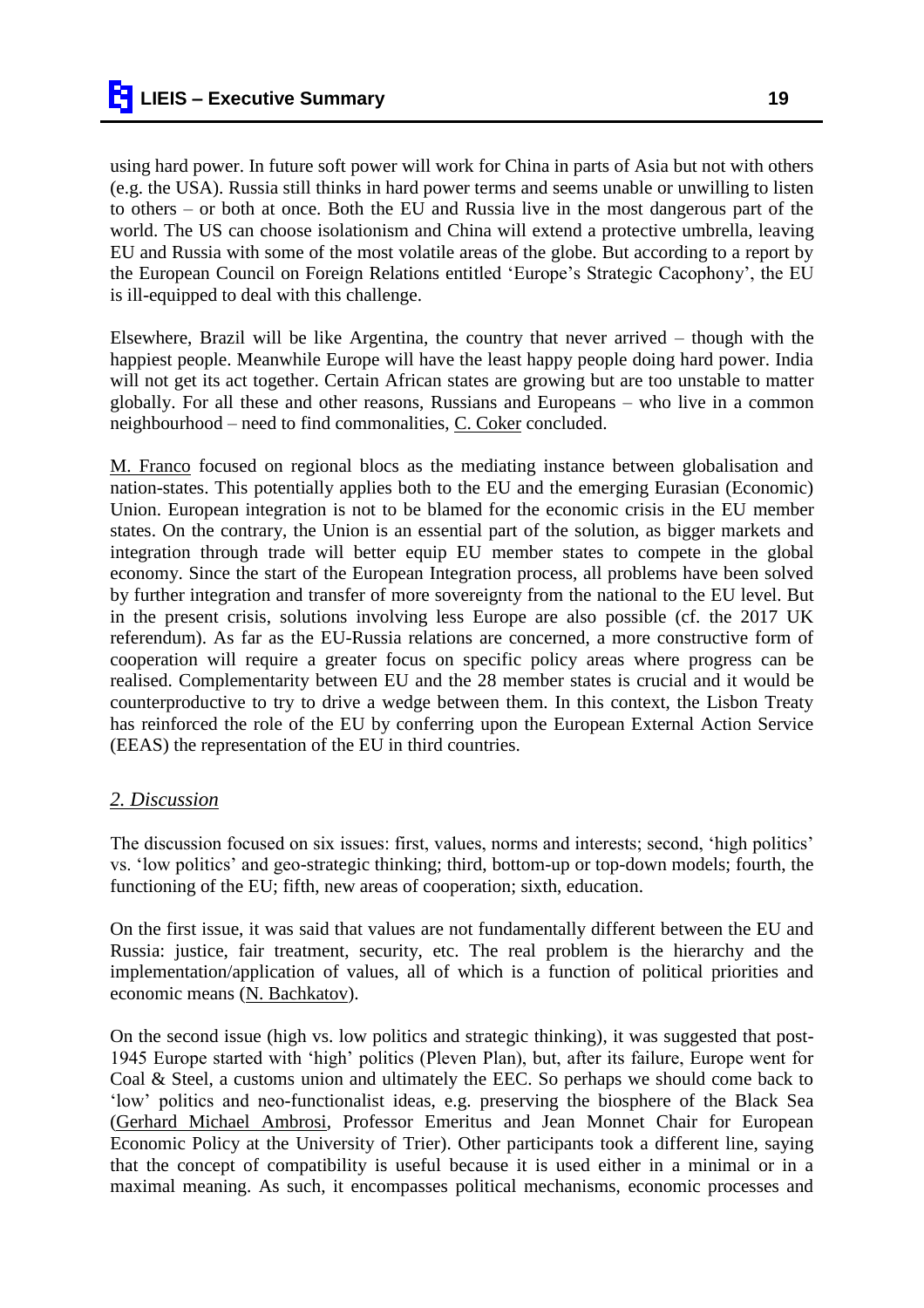cultural perceptions. Unlike complementarity, compatibility is understanding and adaptation, which is exactly what the EU and Russia need (H. Vogel).

Yet others, by contrast, argued that sovereignty in Europe is more diffused and less centralised than the Westphalian settlement posits. With the nation-state facing an unprecedented crisis of legitimacy, other forms of political organisation are once again coming to the fore, including the city (or city-state), the Church (and other religious institutions) and even the Empire – both in the sense of neo-colonialist patterns, but also forms of imperial protection of smaller countries and projection of (hard and soft) power beyond national borders. More fundamentally, the glue that holds the wider Europe together is neither formal (rights and contracts) nor institutional (state and market), but embodied in certain social and cultural practices – from architecture via language, food and education to fashion, art, music, religious traditions, etc. Linked to this is the question of which institutions at the local, regional, national and even supranational level can re-establish long-term thinking and integrate Russia into a new architecture for the wider Europe  $(A. \text{ Pabst})$ ?

On the third issue (bottom-up vs. top-down models), one argument, in relation to NGOs, bottom-up is better when the top level does not work. But at the same time, that would be to compensate for the lack of strong, robust institutions, which are indispensable for the rule of law and other basic features of a democratic state. In any case, the whole discourse on global civil society is a very Anglo-Saxon, Protestant vision that is not shared by the Catholic countries or even some of the Scandinavian states  $-$  let alone Orthodox Russia ( $N$ . Bachkatov). Others contended that the whole of the Russian and even the European economies are dominated by large structures that are variously more market-driven or more state-controlled (L. Grigoryev).

On the fourth issue (the functioning of the EU), it was said that until now the discussions have ignored one key aspect in EU-Russia relations, namely the rotating presidencies. EU-Russia relations rise and fall depending on which country holds the presidency. For example, the Polish EU presidency moved things forward politically. The forthcoming Greek Presidency might be also beneficial for Russia. In that sense, bilateral relations do matter because they have an impact on ties between the EU and Russia at the supranational level too (O. Potemkina). Other participants went further and wondered whether the EU is not disintegrating while the Eurasian countries are integrating. In some sense, Russia's economy is more liberal because it is not captured by vocal minorities. But why has finance grown so much in the West? Have we not witnessed some kind of Faustian pact between minorities and finance that involves high profits for the few and low salaries for the many. For these and other reasons, Europe lacks any kind of soul (Michel Verlaine, Professor of Finance at the ICN Business School).

On the fifth issue (new areas of cooperation), it was suggested that public services are becoming more and more transnational, e.g. workers or immigrants. The same seems to be true for education and training, including the possibility of a joint training of the workforce. The best thing would be to devise a new treaty that involves the EU, the Council of Europe, Russia and, possibly, both Mediterranean and North African countries (P. Policastro).

On the sixth issue, the question of education, some argued that millions of largely welleducated Russians live and work in Europe. The elites are old-fashioned and often irrelevant and they ignore the new youth: highly educated, highly mobile and pluri-lingual people who are fully adapted to multiple cultures. In fact, Russia is much more developed: only half of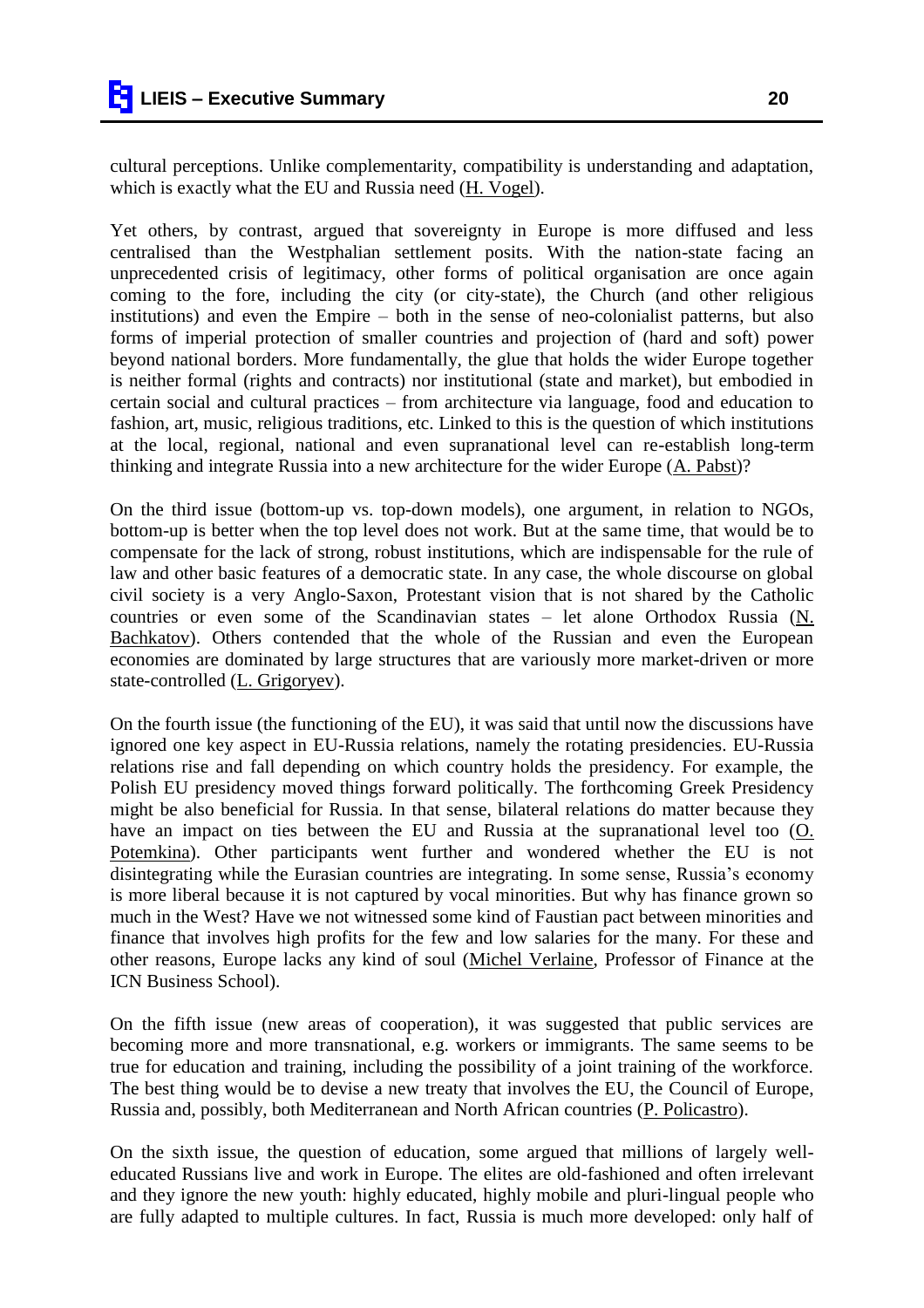GDP per capita in the EU, but twice in terms of tertiary education (more enrolment in colleges than high-school graduates). Challenged by one participant to cite statistics and to refute the results of the OECD, which do not show this (A. Clesse), the argument was that the brain drain to the West continues (L. Grigoryev). Yet other participants interjected that it is obviously the quality of education, not the quantity that matters (H. Vogel). Finally, it was reported that according to UNESCO data on enrolment in tertiary education, Russia is among

#### *3. Responses*

(N. Kaveshnikov).

In his response, A. Gromyko argued that the Soviet social system was not the reason for the collapse of the USSR. It was much more the failure of the nominally federal model of government and, therefore, the inability to deal with nationalism and secessionism in the regions. Globalisation has a long history and pre-dates the  $20<sup>th</sup>$  century – from the era of Columbus until today. It is a fact of life, but a critical perspective is not necessarily like fighting windmills. There may be different models of globalisation, and the dominant model of globalisation is clearly not the best one. It requires radical overhaul. As for the EU, euroscepticism is strongly on the rise and corrodes the Union from within and fuels both estrangement and hostility towards Russia.

the countries with more than 55% of people – along with many but not all EU member states

But there is also a "tyranny" of geography, history, culture and a common system of interests and values, all of which are centripetal forces keeping Europe together in the  $21<sup>st</sup>$  century. There are many attempts to compare the beginning of the  $20<sup>th</sup>$  century with that of the  $21<sup>st</sup>$ century. Europeans cannot afford to be complacent, or historically blind, or to act as if it was business-as-usual, or the luxury of euroscepticism. What is needed is horizon scanning and strategic thinking. Both the EU and Russia should break away from electoral cycle and shortterm thinking, instead moving towards long-term thinking, thus creating the greater Europe or avoiding that Europe collapses.

In his concluding intervention, M. Entin made the point that the aspirations of people around Europe are the same. They want good education, a good life, a stable environment, etc. In reality, integration between different parts of Europe is everywhere, including the Russian side. Therefore, the real impediment is the conservative attitude of elites and leadership, and especially the way our political systems are organised: they are all short-sighted and fail to promote strategic thinking. Therefore, one option is to discuss long-term strategy, not with Mr. van Rompuy, Ms. Ashton and Mr. Barroso but with all 28 member states. For Russia, preparing this should be the aim.

At the same time, more emphasis on stories of success is needed (using the European Studies Institute). The focus is on a few areas that are irrelevant. In the end, discussing problems is not enough. Working groups are needed to make progress (e.g. Russo-Polish Commission on History). Russia apologised publicly for past crimes and tried to make amends, which is a significant step forward in the right direction. There is already a parliamentarian commission between the EU and Russia, but it does not create common legislation. This is, in fact, suggested in the PCA agreement (…"committed to creating joint commissions for common legislation"). "Let us sit down, compare agendas and get on with the work", M. Entin concluded. Europol is, one example where cooperation is good but could be extended, so this can serve as a reminder of progress and the potential to achieve much more.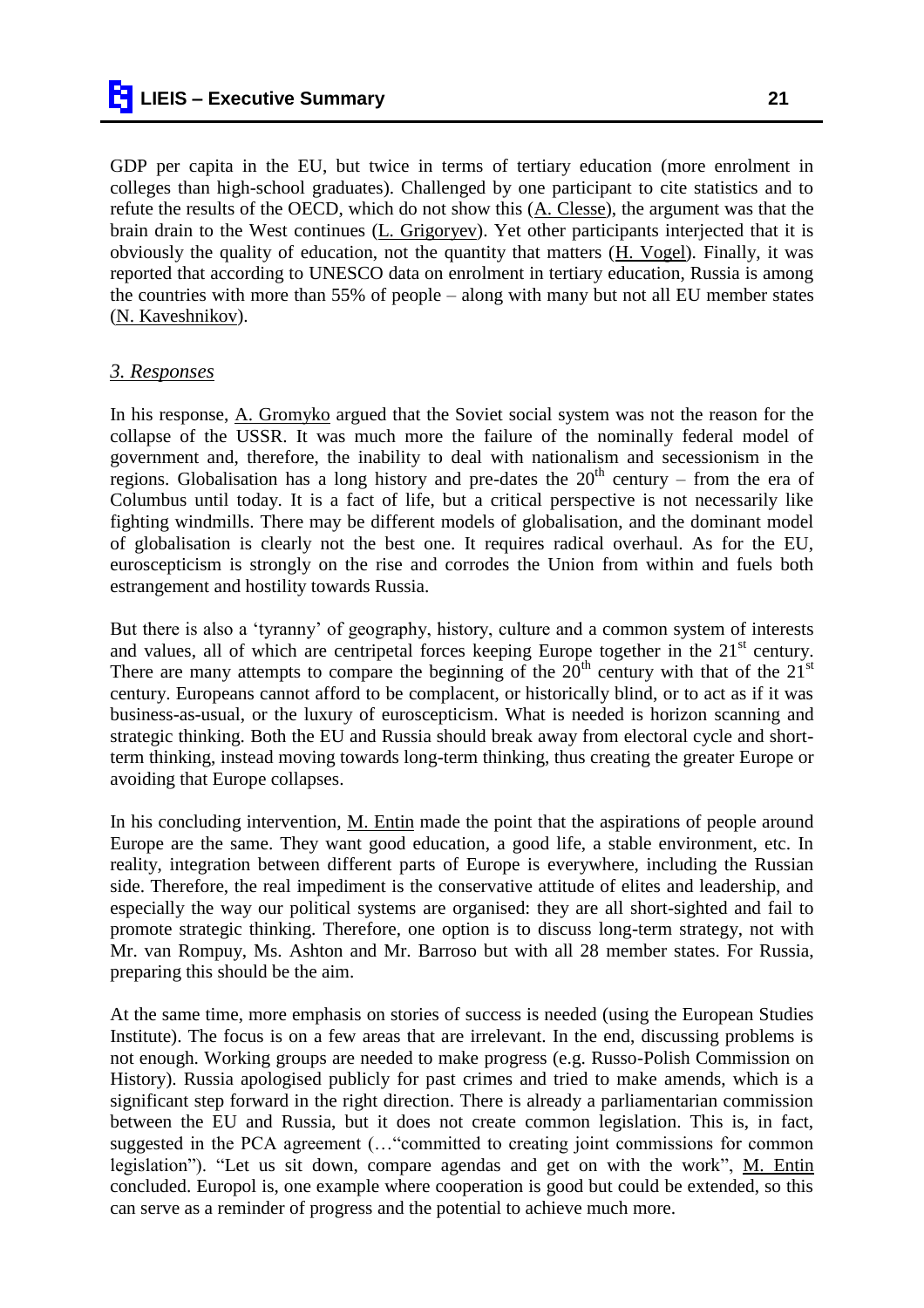G. Bingen wrapped up proceeding by expressing his gratitude to the organisers and participants. He said that the EU institutions are not seen by many (Russians and non-Russians) as particularly suitable and useful, but that the Commission Representation tries to do its best to help provide a contribution to the public debate. What is at stake is the willingness to cooperate in a 'Europe-shrinking' world. The EU and Russia need to pull together, which is why it is right to conclude on a positive idea such as building a greater Europe.

> Dr Adrian Pabst Associate Fellow, LIEIS December 2013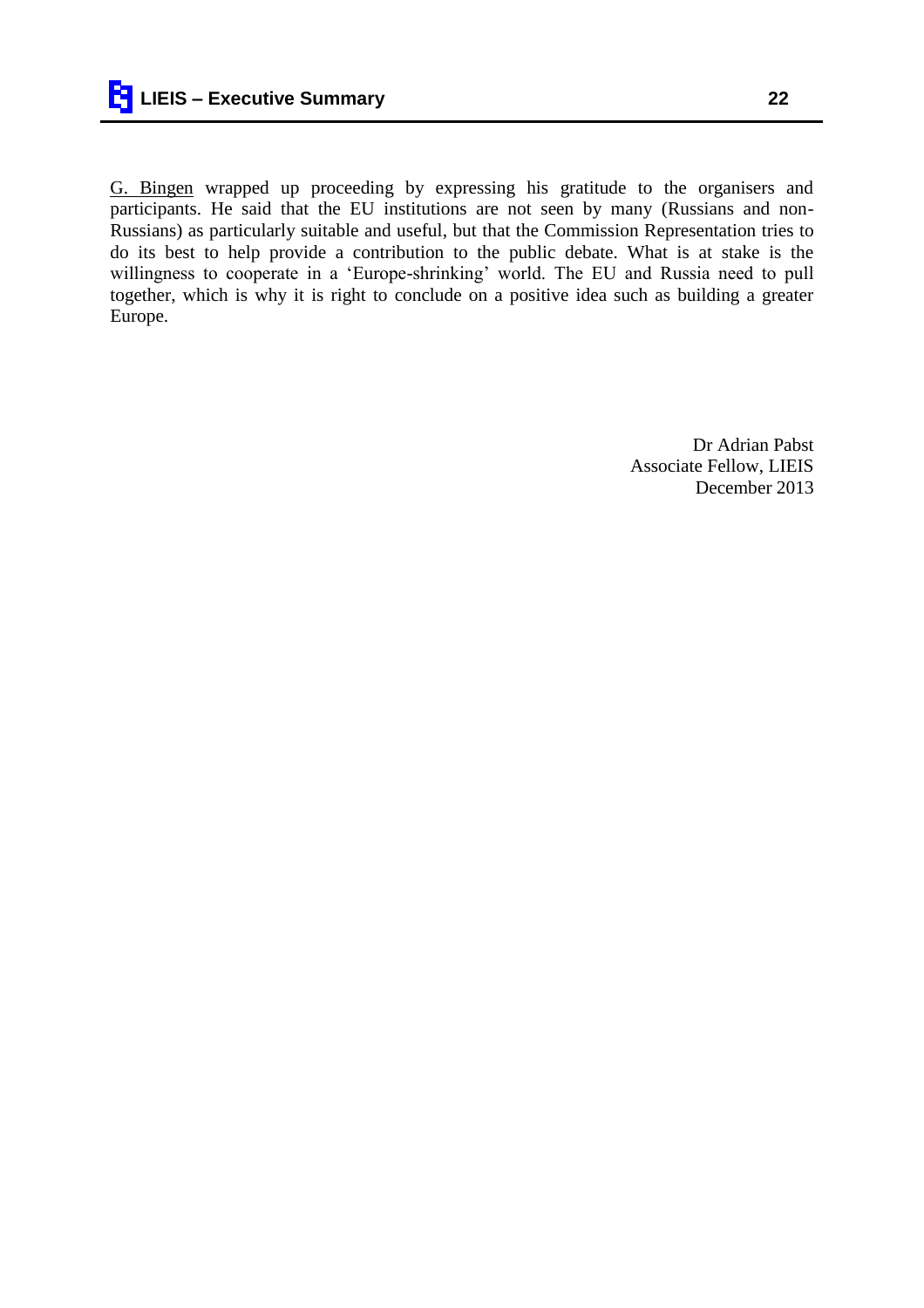#### International Conference

## **The Attitude and Contribution of the European Union and its Member States to the Development of the EU-Russia Relations**

*8-9November 2013 Luxembourg*

#### **Programme**

*Jean Monnet Building (Rue Alcide de Gasperi, Luxembourg-Kirchberg) - 8 November Maison de l'Europe (7, rue du Marché aux Herbes, Luxembourg) - 9 November*

#### **Friday 8 November 2013**

- 09.00 09.15 Welcome by Georges Bingen, Head of the Representation of the European Commission in Luxembourg; Mark Entin, Ambassador of the Russian Federation in Luxembourg; Armand Clesse, Director of the Luxembourg Institute for European and International Studies Introductory remarks by Laurent Mosar, President of the Luxembourg Parliament; Vyacheslav Nikonov, Chairman, Management Board of the Russkiy Mir Foundation; Russian State Duma Deputy; Chair of the State Duma Committee on Education, Russia
- 09.15 10.45 **Session 1:** EU member states and EU-Russian relations: lessons from past failures for future success
- 10.45 11.15 Coffee break
- 11.15 12.45 **Session 2:** Common interests, rival values? Trade, energy and the Partnership for Modernisation
- 12.45 14.15 Lunch (Restaurant: Jean Monnet Building)
- 12.45 13.15 Media briefing (Restaurant: Jean Monnet Building)
- 14.15 15.45 **Session 3:** Beyond East-West? Potential for cooperation between the EU and the Eurasian Union
- 15.45 16.15 Coffee break
- 16.15 17.45 **Session 4:** Allies or rivals? Security, conflict management and global challenges
- 20.00 Reception (Embassy of the Russian Federation in Luxembourg)

#### **Saturday 9 November 2013**

- 09.15 10.45 **Session 5:** Relations between Russia, the EU and its member states in a post-European world – towards a strategic partnership, *ad hoc* cooperation or confrontation?
- 10.45 11.15 Coffee break
- 11.15 12.45 **Session 6:** Where to go from here: conclusions and policy recommendations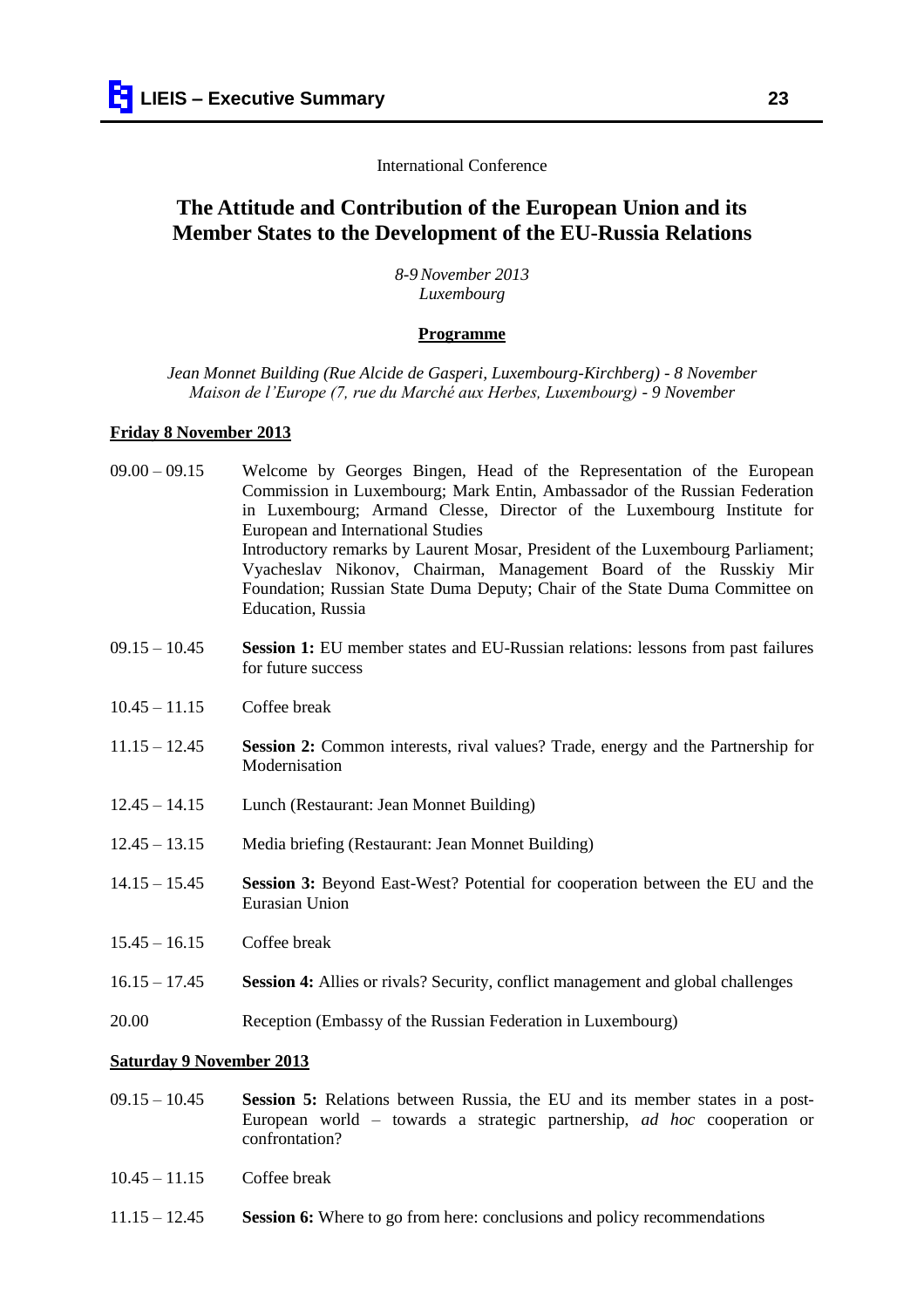International Conference

# **The Attitude and Contribution of the European Union and its Member States to the Development of the EU-Russia Relations**

*8-9 November 2013 Luxembourg*

#### **List of participants**

**Ambrosi, Gerhard Michael,** Professor Emeritus, Jean Monnet Chair for European Economic Policy, University of Trier, Germany

**Bachkatov, Nina,** Visiting Professor, Faculty of Law and Political Science, University of Liège, Belgium

**Balogh, András,** Professor, Head of the Modern World History Department, Eötvös Lóránd University; Former Hungarian Ambassador, Hungary

**Bingen, Georges,** Head of the Representation of the European Commission in Luxembourg

**Clesse, Armand**, Director, Luxembourg Institute for European and International Studies

**Coker, Christopher,** Professor of International Relations, London School of Economics and Political Science, UK

**Entin, Mark,** Ambassador of the Russian Federation to Luxembourg

**Franco, Marc,** Honorary Ambassador; Former Head of Delegation of the European Commission in Russia; Senior Associate Fellow of the Royal Institute for International Relations- EGMONT, Belgium

**Grigoryev, Leonid,** Associate Professor, Faculty of World Economy and International Affairs, Higher School of Economics, Moscow; Chief Adviser, Analytical Centre for the Government of the Russian Federation, Russia

**Gromyko, Alexei**, Deputy Director, Institute of Europe of the Russian Academy of Sciences, Russia; Principal of the Centre of British Studies*;* Director of European Programmes at the Russkiy Mir Foundation, Russia

**Hirsch, Mario,** Political Scientist, Luxembourg

**Ilin, Anton,** European Representative, Russkiy Mir Foundation, Belgium

**Kaveshnikov, Nikolai,** Head of the European Integration Department, Moscow State Institute for International Relations (MGIMO-University), Russia

**Koff, Harlan,** Professor of Social Sciences-Migration Studies, Director of the Political Science Institute, University of Luxembourg

**Maganda, Carmen,** Research Associate in the Laboratoire de Sciences Politiques at Université du Luxembourg; Executive Director of the Consortium for Comparative Research on Regional Integration and Social Cohesion (RISC), Luxembourg